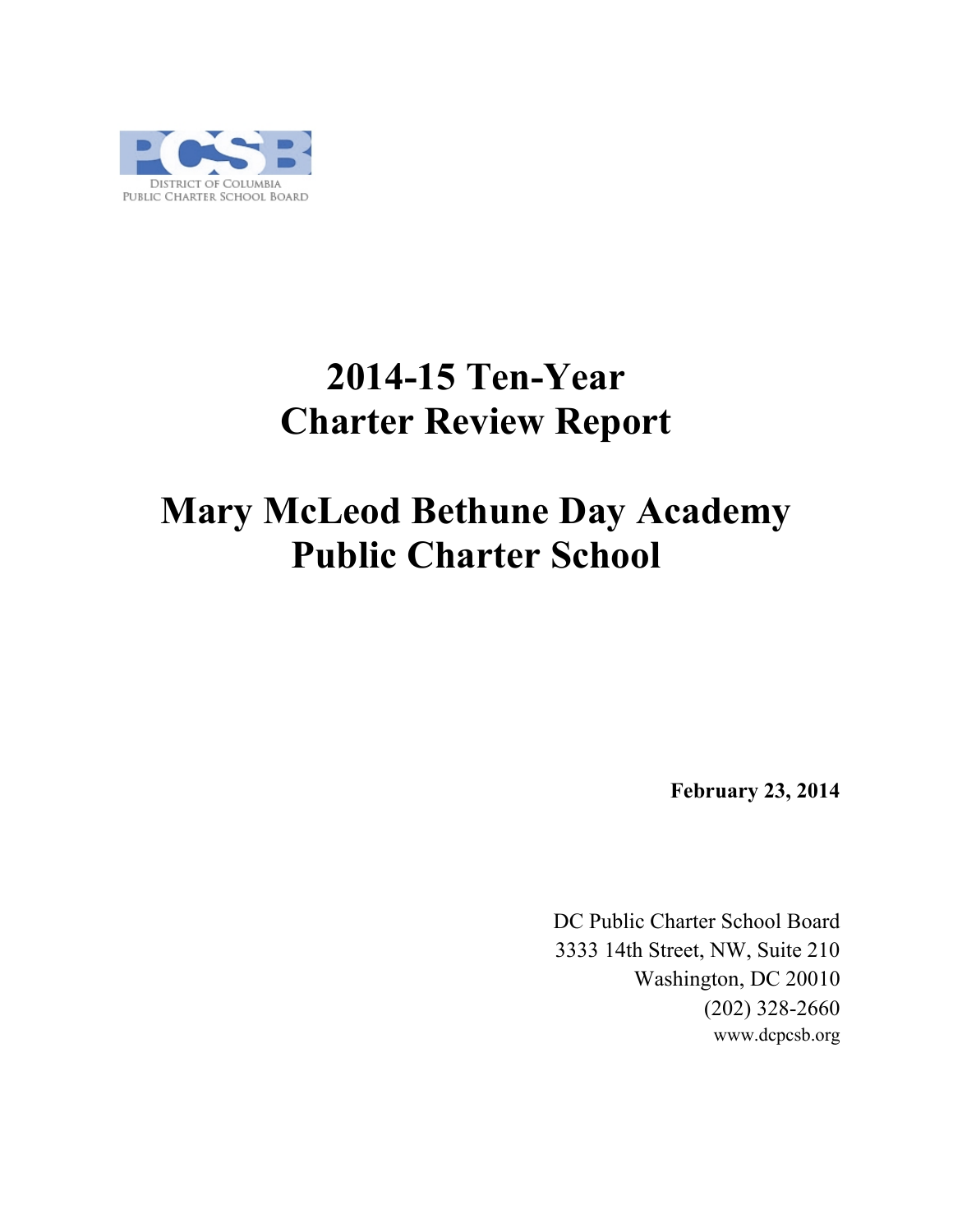## **TABLE OF CONTENTS**

| SECTION ONE: GOALS AND ACADEMIC ACHIEVEMENT EXPECTATIONS  4  |  |
|--------------------------------------------------------------|--|
| SECTION TWO: COMPLIANCE WITH CHARTER AND APPLICABLE LAWS  22 |  |
|                                                              |  |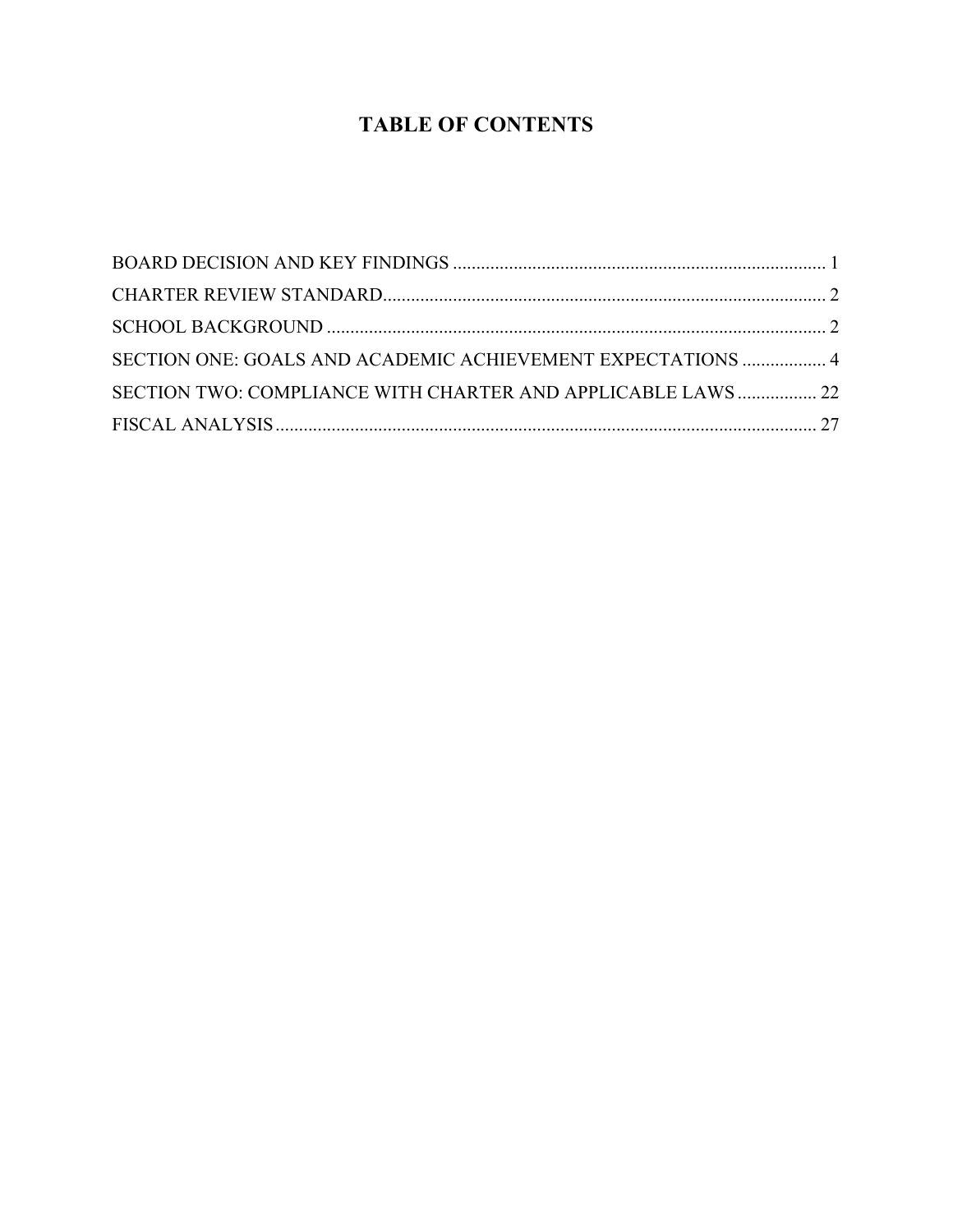### **BOARD DECISION AND KEY FINDINGS**

The District of Columbia Public Charter School Board ("PCSB") has conducted a charter review of the Mary McLeod Bethune Day Academy Public Charter School ("M.M. Bethune PCS"), as required by the School Reform Act, D.C. Code §§ 38-101 *et seq.* ("SRA"). Based on the record established by the school with the PCSB, and the findings described below, the PCSB Board voted on February 23, 2015 to continue the school's charter, on the condition that it attain accreditation prior to the 2015-16 school year.<sup>1</sup>

M.M. Bethune PCS has not materially violated the law or its charter. The school's finances have significantly improved over the past four years, and it is currently in strong fiscal health. PCSB has determined that, of M.M. Bethune PCS's 14 goals and academic achievement expectations ("academic expectations"), the school met five goals, substantially met two goals, partially met four goals, and did not meet three goals. Six goals included in the school's charter have not been historically measured or pursued by the school.

While meeting the goals related to student growth in reading and math on the DC Comprehensive Assessment System (the "DC CAS"), the school did not meet its two academic expectations regarding reading and math proficiency. This is troubling, given one aspect of the school's mission is to implement a high performing day school enabling students to achieve academic success, $\lambda^2$  and because the school committed in its charter agreement to "implement an educational program that provides students with the knowledge, proficiency, and skills needed to become nationally and internationally competitive students and educated individuals in the 21st century; and to perform competitively on any District-wide assessments."<sup>3</sup>

In its tenth year of operation, M.M. Bethune PCS remains unaccredited – a violation of its charter agreement, in which the school committed to initiate the accreditation process within 45 days of opening, and to attain accreditation no later than in its fifth year of operation.<sup>4</sup> Yet, per PCSB's accreditation policy, the school must "obtain accreditation within five years from the fall 2010."<sup>5</sup> During the course of this review, the school communicated to PCSB that it will be accredited by June 2015.<sup>6</sup>

Based on the above findings, the PCSB Board voted to continue the school's charter, on the condition that it attain accreditation prior to the start of the 2015-16 school year. Moreover, PCSB will monitor M.M. Bethune PCS's academic performance in the coming years. If its reading and math proficiency remains below the state average, PCSB will conduct another charter review of the school in school year 2016-17, as permitted by D.C. Code § 38-1802.12(a)(3).

Finally, M.M. Bethune PCS should note that it must meet all of its goals and academic expectations at its 15 year renewal to receive charter renewal. As such, the school should promptly either amend its charter to

 <sup>1</sup> M.M. Bethune PCS submitted a document in response to this review report, attached to this report as Appendix A.

<sup>&</sup>lt;sup>2</sup> See M.M. Bethune PCS charter agreement and application, attached to this report as Appendix P. <sup>3</sup> See Appendix A, p. 4, Section V(a).  $4$  See Appendix A, p. 6.

<sup>&</sup>lt;sup>5</sup> See PCSB Accreditation policy, attached to this report as Appendix O.

<sup>&</sup>lt;sup>6</sup> See M.M. Bethune PCS accreditation documentation, attached to this report as Appendix K.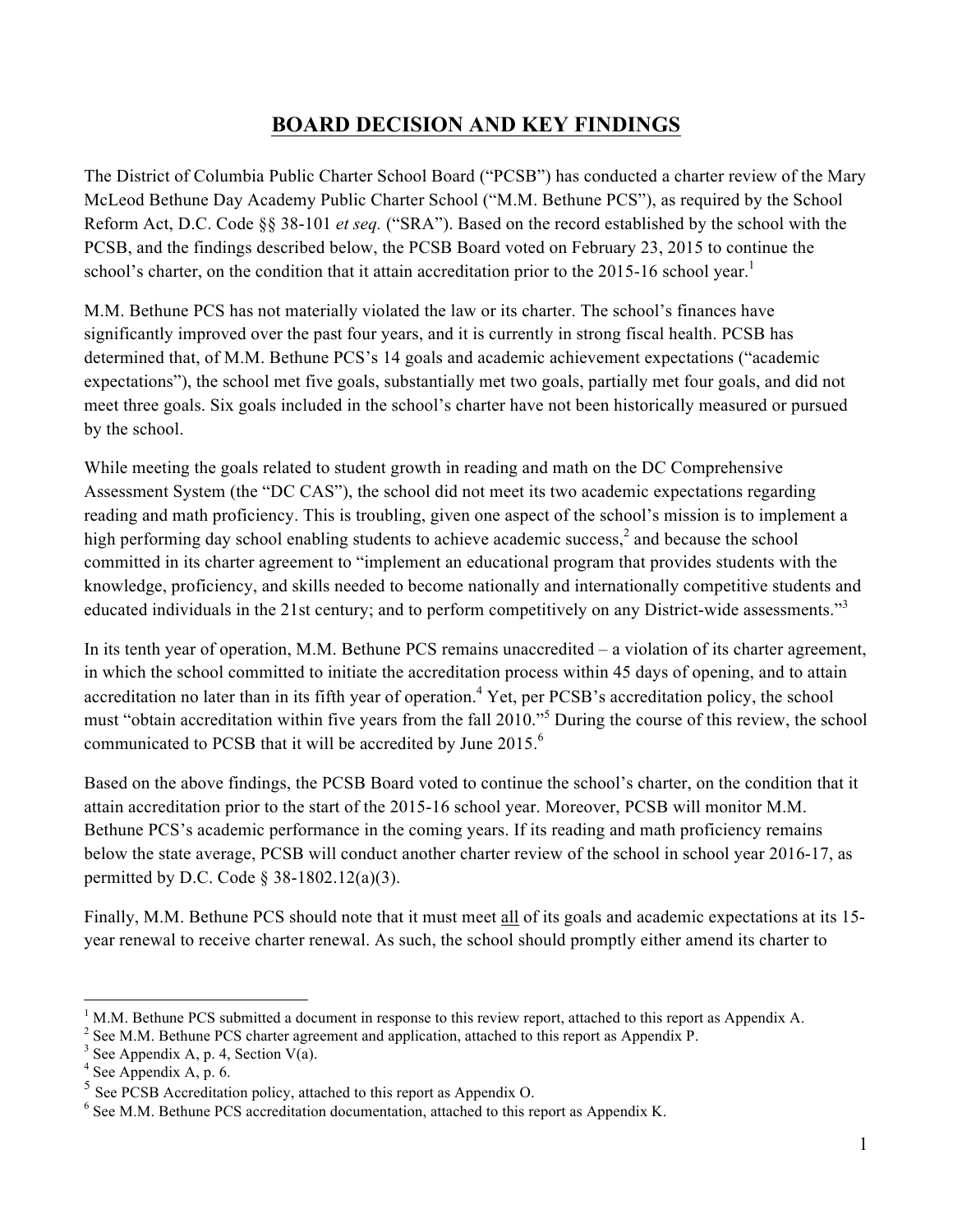remove the goals it did not historically pursue, or begin to collect evidence on them and report on their outcomes in its annual report.

## **CHARTER REVIEW STANDARD**

The SRA provides that PCSB "shall review [a school's] charter at least once every [five] years."<sup>7</sup> As part of this review, PCSB must determine whether:

- (1) The school committed a material violation of applicable laws or a material violation of the conditions, terms, standards, or procedures set forth in its charter, including violations relating to the education of children with disabilities; and/or
- (2) The school failed to meet the goals and student academic achievement expectations set forth in its charter  $8$

If PCSB determines that a school has committed a material violation of applicable law, or has not met its goals and academic expectations, as described above, it may, at its discretion, grant the school a conditional continuance, or revoke the school's charter. Additionally, there is a fiscal component to the charter review. PCSB is required by the SRA to revoke a school's charter if PCSB determines in its review that the school (1) has engaged in a pattern of non-adherence to generally accepted accounting principles; (2) has engaged in a pattern of fiscal mismanagement; and/or (3) is no longer economically viable.

## **SCHOOL BACKGROUND**

M.M. Bethune PCS began operation in 2004 under authorization from the District of Columbia Board of Education ("DC BOE") to serve students in pre-kindergarten through eighth grade.<sup>9</sup> In 2008, after the passage of the Public Education Reform Amendment Act dissolved the DC BOE, PCSB became the authorizer of the school. M.M. Bethune PCS's mission is "to implement a high performing day school that provides a challenging academic program in a supportive, parentally involved, and diverse learning environment to enable each student to achieve academic success, talent, and positive social development."<sup>10</sup>

The school offers a dual-language Spanish/English program for students in pre-kindergarten through second grade in which students receive half of their instruction in Spanish. Starting in third grade, students participate in a daily Spanish class.<sup>11</sup> In addition to academic instruction in traditional subjects,

<sup>&</sup>lt;sup>7</sup> D.C. Code § 38-1802.12(a)(3).<br><sup>8</sup> D.C. Code § 38-1802.12(c).<br><sup>9</sup> See Appendix A. <sup>10</sup> See M.M. Bethune PCS Annual Report, 2012-2013, attached to this report as Appendix B. <sup>11</sup> See Appendix B.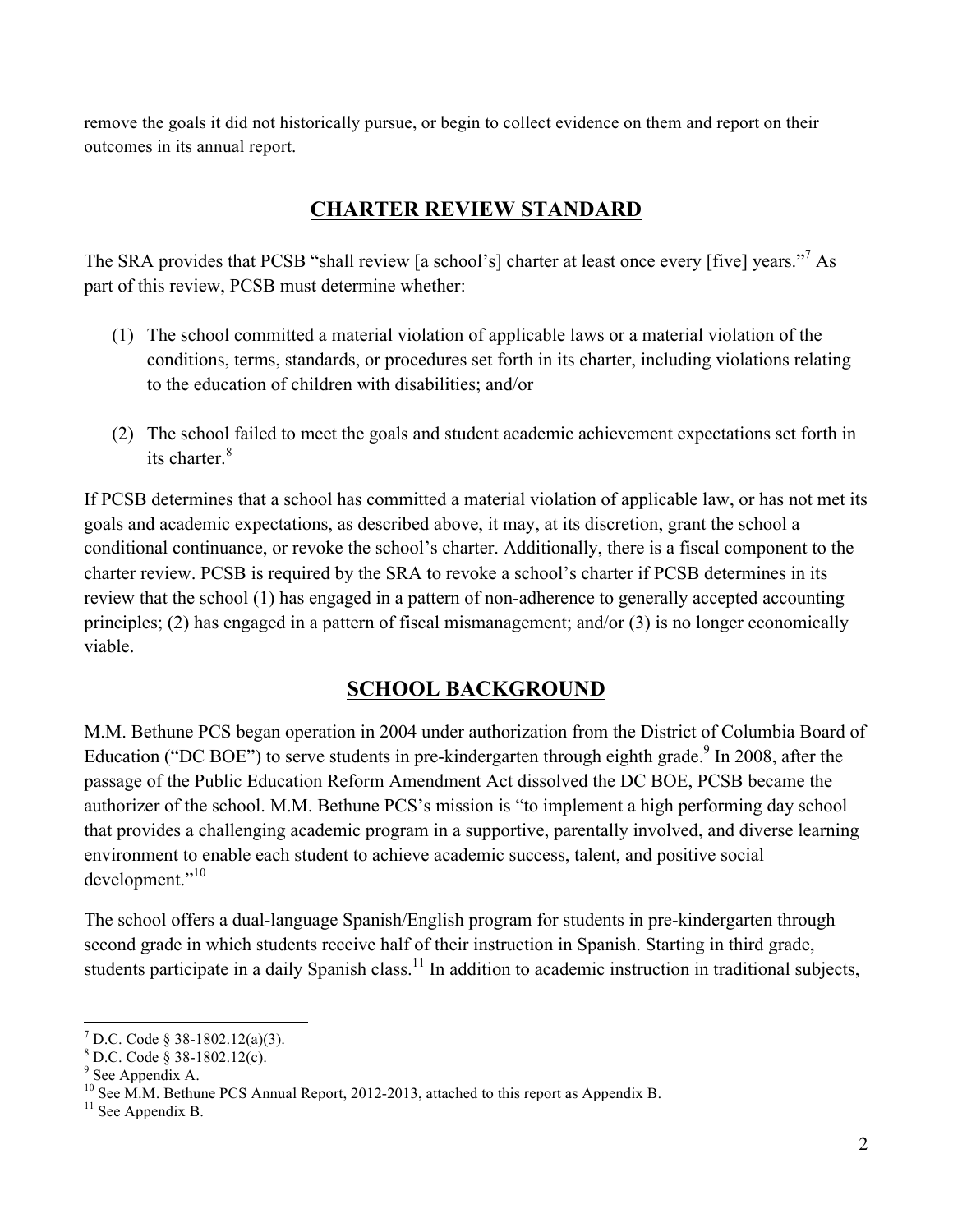M.M. Bethune PCS offers all students classes in art and music, and teaches Latin to students starting in fifth grade.

In addition to the school's goal attainment, PCSB also assesses its performance on the Performance Management Framework ("PMF"), as it does with all public charter schools. In the annual PMF reports, PCSB separately evaluates two grade bands at the M.M. Bethune PCS campus: (1) pre-kindergarten-3 through second grade, collectively referred to as the "early childhood program," and (2) third through eighth grade, collectively referred to as its "elementary and middle school." The school's overall performance data on the PMFs – which assesses many indicators beyond reading and math proficiency, including academic growth, attendance, and re-enrollment – are summarized in the table below. The school's elementary/middle PMF score has increased each year since 2010-11. It has met all early childhood targets over the past two years.

| Grade<br><b>Levels</b> | 2013-14<br><b>Student</b><br><b>Enrollment</b> | 2010-11<br><b>PMF</b> | 2011-12<br><b>PMF</b> | 2012-13<br><b>PMF</b> | 2013-14<br><b>PMF</b> |
|------------------------|------------------------------------------------|-----------------------|-----------------------|-----------------------|-----------------------|
| $PK3 - 2$              | 193                                            | Met 7 of              | Met 5 of              | Met 7 of              | Met 8 of              |
|                        |                                                | 9 targets             | 8 targets             | 7 targets             | 8 targets             |
|                        |                                                |                       |                       |                       |                       |
| Grade<br><b>Levels</b> | 2013-14<br><b>Student</b><br><b>Enrollment</b> | 2010-11<br><b>PMF</b> | 2011-12<br><b>PMF</b> | 2012-13<br><b>PMF</b> | 2013-14<br><b>PMF</b> |
| $3 - 8$                | 180                                            | 40.8%<br>Tier 2       | 42.6%<br>Tier 2       | 51.0%<br>Tier 2       | 55.3%<br>Tier 2       |

#### Previous Charter Review

While M.M. Bethune PCS's fifth year in operation was 2008-09, the school was not reviewed until the school's eighth year in operation. This delay was due to the school transitioning from the authorization of the DC BOE to PCSB. In January 2012, PCSB conducted the school's first charter review, and the PCSB Board granted charter continuance to M.M. Bethune PCS based on the review standard in place at that time.<sup>12</sup>

In its review analysis, PCSB staff noted the school's decline in reading and math proficiency from the 2009-10 to 2010-11 school year. Yet, it was noted that PCSB reviewers conducting a performance development review of the school found that M.M. Bethune "had made demonstrable strides in upgrading its instructional program," and noted that mission-related activities were visibly implemented in classrooms. At the same time, PCSB staff found "a need to add rigor and the identification of clear

 $12$  See letter from Mr. Brian Jones, PCSB Board Chair, to Ms. Valerie Smith, M.M. Bethune PCS board chair, dated January 25, 2012, attached to this report as appendix C. In this review, PCSB did not assess whether the school met its goals and academic achievement expectations as detailed in its charter.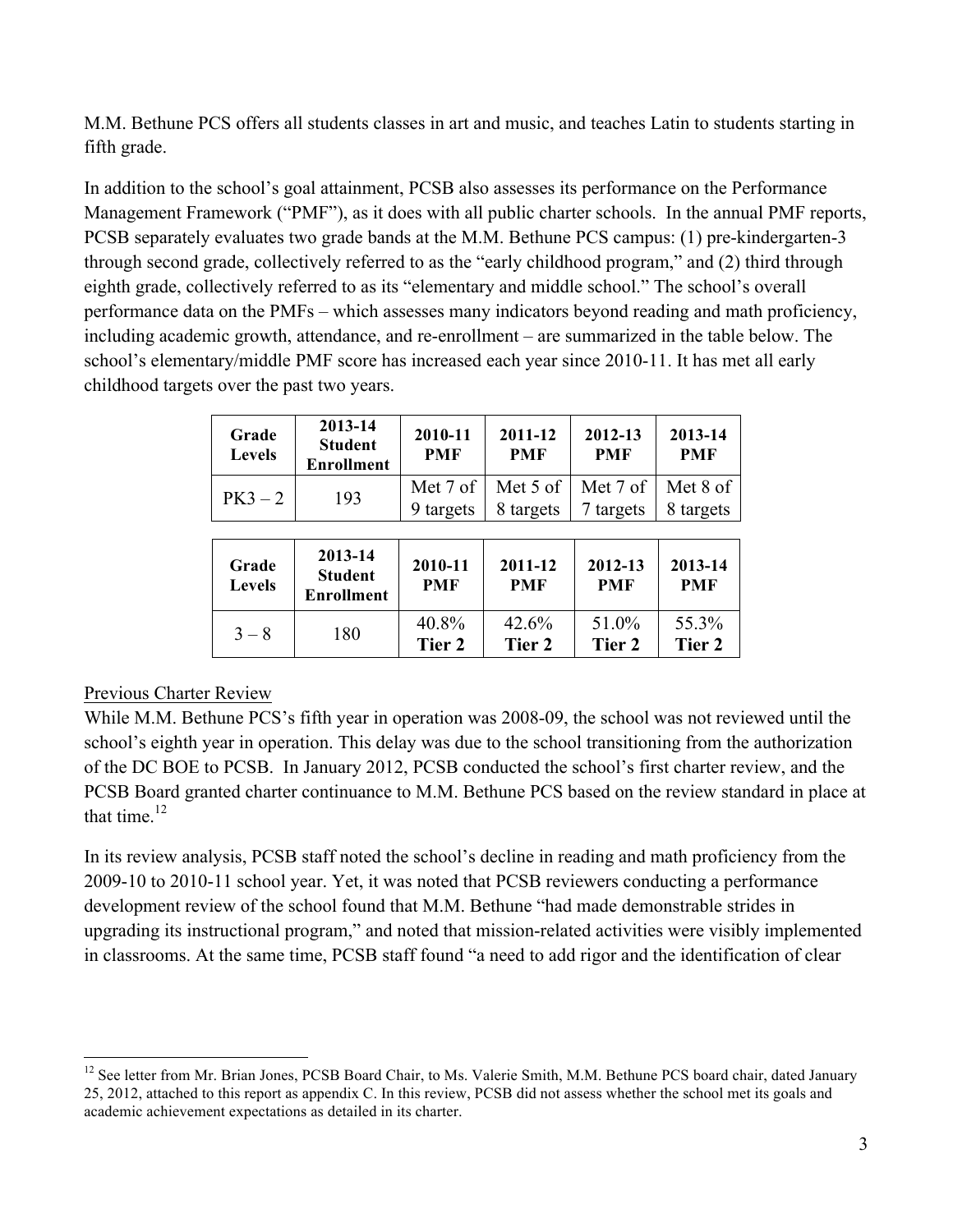desired outcomes for Spanish and Latin [language acquisition]."<sup>13</sup> It was also noted in the review that the school was pursuing accreditation and expected to earn accreditation in spring  $2012$ <sup>14</sup>

## **SECTION ONE: GOALS AND ACADEMIC ACHIEVEMENT EXPECTATIONS**

The SRA requires PCSB to review whether a school has met its goals and academic expectations at least once every five years. In its review assessments, PCSB only analyzes goals and academic expectations that were included in a school's charter, charter agreement, or accountability plans that were originally included in a school's charter application and periodically updated and approved by the PCSB Board (collectively, the "Charter"). For goals and expectations that were not consistently pursued over the course of the school's Charter, or were not historically measured by the school, it is noted in this report that they were "not historically measured."

The goals in the following table are from M.M. Bethune's charter application, the accountability plan included in that application, its 2007-12 accountability plan, and its early childhood accountability plans for the 2010-11, 2011-12, and 2012-13 school years.<sup>15</sup> PCSB has determined that, of the 14 goals and academic expectations consistently pursued by the school and measured by PCSB, M.M. Bethune PCS met five goals, substantially met two goals, partially met four goals, and did not meet three goals. The chart below summarizes PCSB'S determinations of whether the school met its goals and academic expectations. These determinations are further detailed in the body of this report.

|                | <b>Goal or Academic Expectation</b>                          | Met?           |
|----------------|--------------------------------------------------------------|----------------|
|                | 10% of students participating in MMBAPCS Spanish             | N <sub>0</sub> |
|                | Immersion Program for 3 years will speak and read in Spanish | (Insufficient) |
|                | at a proficient range. $16$                                  | Evidence)      |
| $\overline{2}$ | Students in grades 3-8 will achieve proficiency rates at or  | N <sub>0</sub> |
|                | above the state average in math on the DC CAS. <sup>17</sup> |                |

<sup>&</sup>lt;sup>13</sup> See M.M. Bethune PCS Charter Review Analysis, p. 1, attached to this report as Appendix D.<br><sup>14</sup> See Appendix D.<br><sup>15</sup> See Appendix A; M.M Bethune PCS 2007-12 accountability plan, attached to this report as Appendix E;

<sup>&</sup>lt;sup>16</sup> The school included in its charter application the following goal: "Begin a foreign language study in pre-kindergarten and continue the study for the duration of the years." An accountability plan included in the application added that the target related to this goal was that "report cards will include grades for foreign language classes." In the school's 2007-12 accountability plan, this goal was updated to "students in grade two participating in the part-day Spanish language immersion program will demonstrate proficiency. The accompanying annual target to this goal is "X% of students participating in [the school's] Spanish Immersion Program for 3 years will speak and reading Spanish at a proficient range." Given that the target was not specified in the accountability plan, for purposes of this review, PCSB and the school agreed to a target of 10% proficiency.

<sup>17</sup> The school included in its charter application the following goal: "Achieve proficiency on reading and math on District mandated (SAT-9) tests. The accountability plan included in the application that the target related to this goal was that "disaggregated student data will show 30% of students as 'proficient.'" In the school's 2007-12 accountability plan, this goal was updated to "Students in grades K-8th will demonstrate competence in reading/math as evidenced by DC-CAS scores, with a five-year target that "50% of students will score 'proficient' or above in statewide assessments."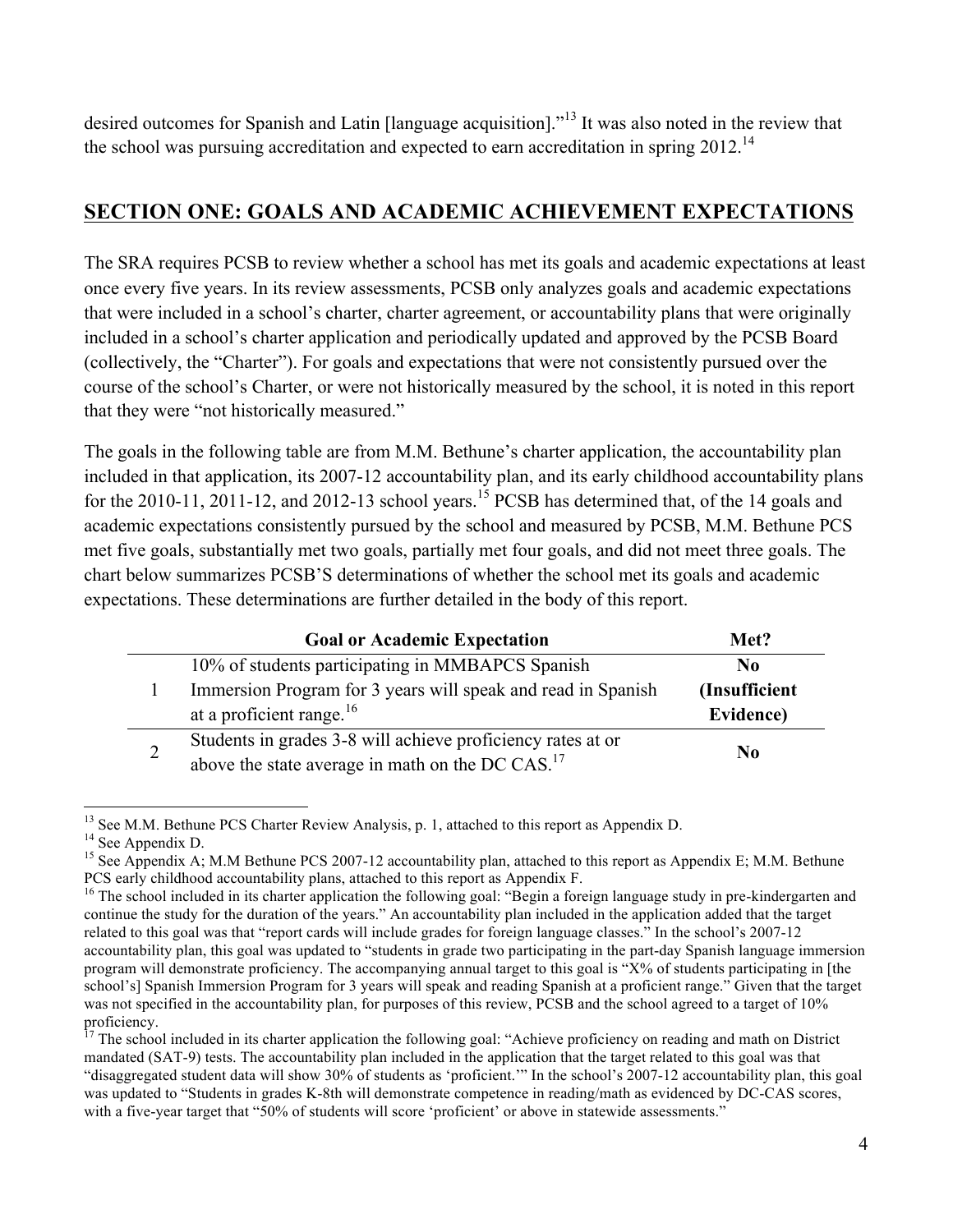|                | <b>Goal or Academic Expectation</b>                                         | Met?                 |
|----------------|-----------------------------------------------------------------------------|----------------------|
| $\overline{3}$ | Students in grades 3-8 will achieve proficiency rates at or                 | N <sub>0</sub>       |
|                | above the state average in reading on the DC CAS. <sup>17</sup>             |                      |
| $\overline{4}$ | Students in grades 3-8 will achieve a median growth percentile              | <b>Substantially</b> |
|                | ("MGP") at or above 50 in reading on the DC CAS. <sup>18</sup>              |                      |
| 5              | Students in grades 3-8 will achieve a median growth percentile              | <b>Substantially</b> |
|                | ("MGP") at or above 50 in math on the DC-CAS. <sup>19</sup>                 |                      |
| 6              | Continue faculty intellectual and professional development and              | Yes                  |
|                | to pursue further education in a primary academic discipline. <sup>20</sup> |                      |
| $\overline{7}$ | Students will meet or exceed the DC charter sector average in               | Yes                  |
|                | in-seat attendance. <sup>21</sup>                                           |                      |
|                | 70% of pre-kindergarten-3 and pre-kindergarten-4 students                   |                      |
| 8              | will demonstrate growth by advancing to the next age or                     | Yes                  |
|                | scoring "pass" by the spring administration on the Learning                 |                      |
|                | Accomplishment Profile Diagnostic assessment. <sup>22</sup>                 |                      |
|                | 65% of all K-2 students will demonstrate "average" or "above                |                      |
| 9              | average" growth in reading as evidenced by comparative from                 | Yes                  |
|                | the Fall to Spring administration of the Discovery Education                |                      |
|                | Predictive Assessments.                                                     |                      |
|                | 65% of all K-2 students will demonstrate "average" or "above                |                      |
| 10             | average" growth in math as evidenced by comparative from                    | <b>Partially</b>     |
|                | the Fall to Spring administration of the Discovery Education                |                      |
|                | Predictive Assessments.                                                     |                      |
| 11             | 60% of 1st and 2nd grade students will score at or above                    | <b>Partially</b>     |
|                | proficiency on the MAT-8 in reading.                                        |                      |
| 12             | 60% of 1st and 2nd grade students will score at or above                    | <b>Partially</b>     |
|                | proficiency on the MAT-8 in math.                                           |                      |

 $18$  In the school's application, the target associated with student growth was that "all students will improve their scores by 3 percentage points each year." In the school's 2007-12 accountability plan, this was updated to "students in grades K-8th who are enrolled in MM Bethune for two or more consecutive years will demonstrate improvement in reading." In this review, PCSB analyzed the student's median growth percentile, which is the current method employed across DC schools to measure students' academic growth.

 $\frac{19}{19}$  In the school's application, the target associated with student growth was that "all students will improve their scores by 3 percentage points each year." In this review, PCSB analyzed the student's median growth percentile, which is the metric used across DC schools to measure students' academic growth.<br><sup>20</sup> Goal sourced from the school's charter application.

<sup>&</sup>lt;sup>21</sup> The school's charter application included the following "Student attendance will be maintained at a 90% level or better as measured by average daily attendance." In the school's 2007-12 accountability plan, this was updated to "students will attend school regularly," with a target of meeting or exceeding 92% attendance. In this review, PCSB analyzed the school's in-seat attendance rate, which is the metric used throughout DC schools to measure attendance.<br><sup>22</sup> Goals eight through twelve in this report are sourced from the school's early childhood accountability plans, which were

first executed in 2010-11, and update on an annual basis through 2012-13. The school's performance on the early childhood PMF (first introduced in 2013-14) was also analyzed for this review.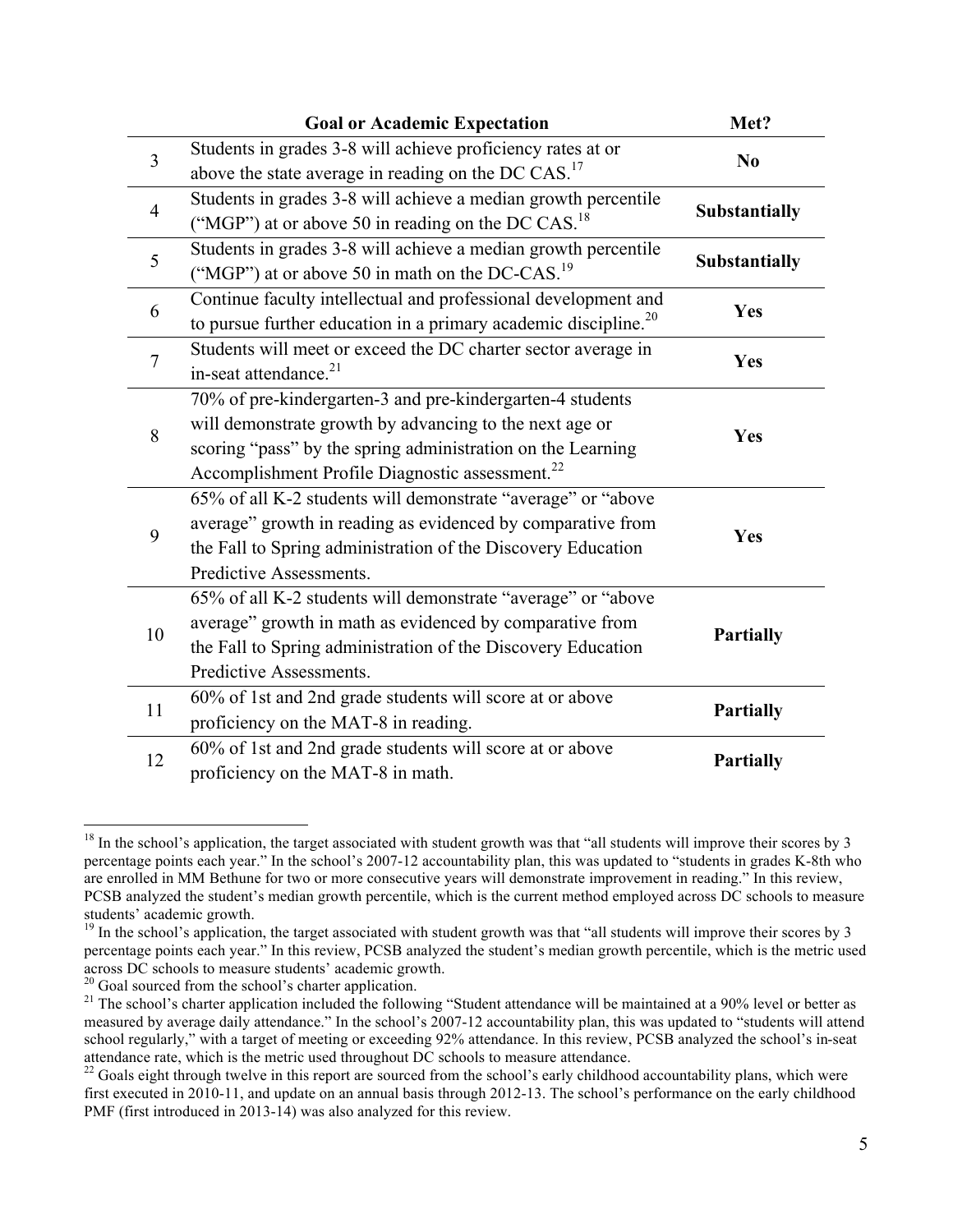|    | <b>Goal or Academic Expectation</b>                               | Met?                    |
|----|-------------------------------------------------------------------|-------------------------|
| 13 | Students will internalize the values of personal responsibility,  |                         |
|    | individual freedom, and respect for others. <sup>23</sup>         | <b>Partially</b>        |
| 14 | Parents/guardians will express school satisfaction. <sup>24</sup> | <b>Yes</b>              |
| 15 | Foster high self-esteem through stimulating intellectual          |                         |
|    | challenge and meaningful academic accomplishment. <sup>25</sup>   |                         |
| 16 | Inspire in students a lifelong love of learning and a desire for  |                         |
|    | self-development.                                                 |                         |
| 17 | Create a community of peers who value scholarship, academic       |                         |
|    | achievement and creativity.                                       |                         |
| 18 | Have high expectations for performance in all curriculum          | <b>Not Historically</b> |
|    | areas.                                                            | <b>Measured</b>         |
|    | Reason critically, solve problems creatively, develop             |                         |
| 19 | intellectual integrity, tolerate ambiguity, and express ideas     |                         |
|    | competently and fluently in oral and written presentations.       |                         |
|    | Provide a rigorous academic curriculum that promotes high         |                         |
| 20 | levels of student academic achievement with emphasis on           |                         |
|    | foreign language acquisition, art and music.                      |                         |

#### 1. **10% of students participating in MMBAPCS Spanish Immersion Program for three years will speak and read in Spanish at a proficient range.**

Assessment: **M.M. Bethune PCS did not meet this goal because there is insufficient evidence upon**  which to assess it. As evidence in support of this goal, M.M. Bethune PCS submitted a list of student grades from an assessment administered to 18 second-grade students in June  $2014^{26}$  but not for previous years. While the document indicated 11 of 18 students were "proficient", it is not clear how student proficiency was measured or assessed. The submitted document does not provide sufficient evidence for purposes of this review of the rate of students who speak and read in Spanish at a proficient range after three years of study at M.M. Bethune.

#### Qualitative Evidence

As part of the review process, in September 2014, PCSB conducted a Qualitative Site Review ("QSR") of M.M. Bethune PCS. The review report included the following description of the school's Spanish programming and goal attainment.

 $^{23}$  Goal sourced from the school's charter application.<br><sup>24</sup> The school's charter application included the following goal: "To develop with parents and students, a cooperative partnership based on mutual respect and objectivity." In the school's 2007-12 accountability plan, this was updated to "Parents/guardians will express school satisfaction."<br><sup>25</sup> All goals that have not been historically measured are sourced from the school's charter application.

<sup>&</sup>lt;sup>26</sup> See Spanish assessment submitted by M.M. Bethune PCS, attached to this report as Appendix G.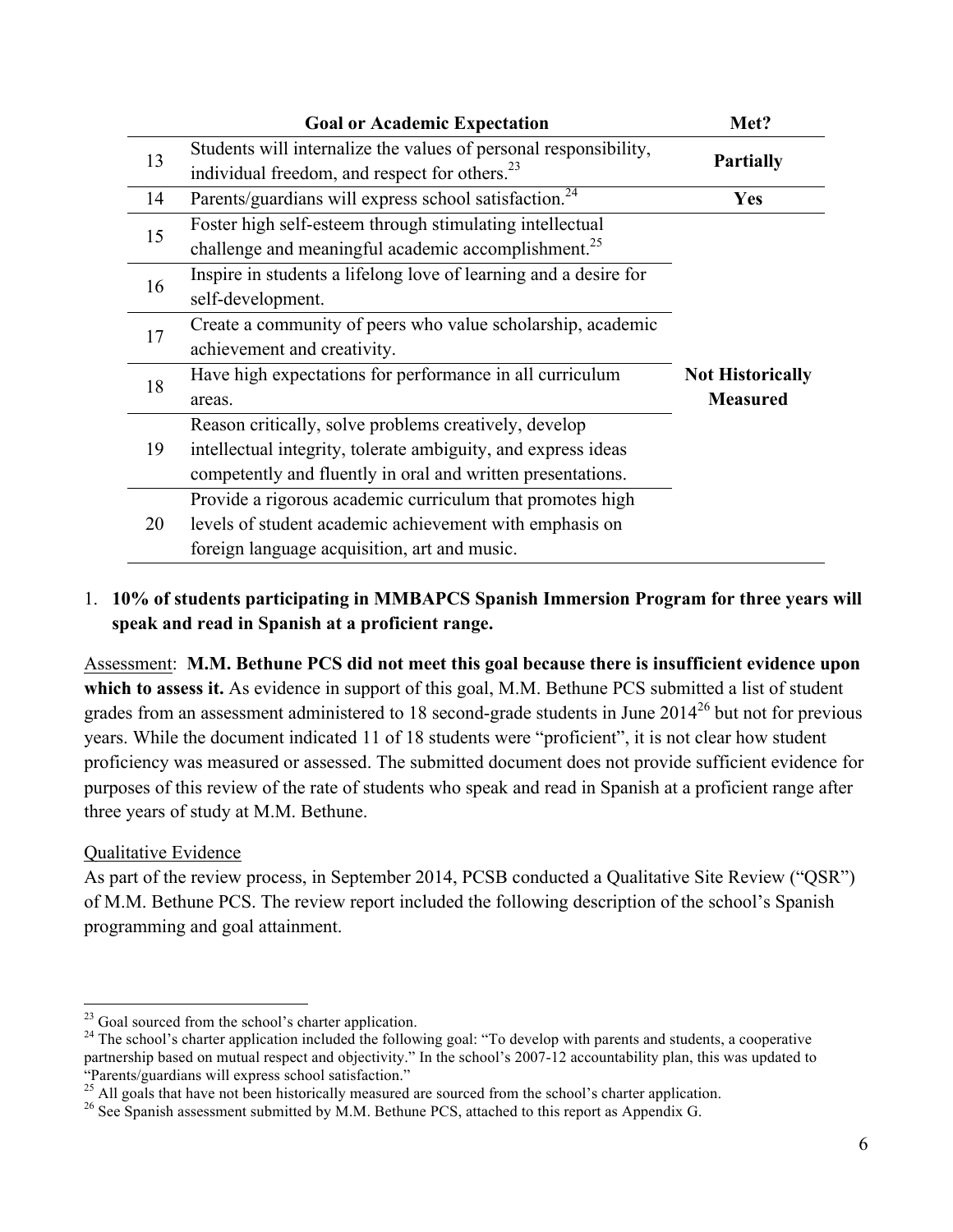While the team was not able to assess whether or not 10% of the population was able to speak and read after three years of being at the school (kindergarten), the team confirms that half of the day is taught in Spanish for students in grades PK-2nd grade. The Spanish instruction focused on language development. Students were able to follow along and translate materials in Spanish and some assignments involved students writing in Spanish, as evidenced by work posted on the walls. Based on the observations, students appeared to have basic levels of comprehension in Spanish, but there was no synthesis or application of information.<sup>27</sup>

#### 2. **Students in grades 3-8 will achieve proficiency rates at or above the state average in math on the DC-CAS.**

Assessment: **M.M. Bethune PCS did not meet this goal.** The school's math proficiency rates have been below the state average over the past four years. While proficiency increased from 2010-11 to 2012-13, it decreased in 2013-14.





#### Special Education Math Proficiency

As of April 2014, 11.3% of the school's students (42 out of 373) were identified as students with disabilities ("SWD") requiring special education services. This is comparable to the overall charter sector rate of 12%. As context, the following table compares the proportion of the school's SWD population at each special education service level to that of the charter sector as a whole.

 $27$  See M.M. Bethune PCS Qualitative Site Review, attached to this report as Appendix H.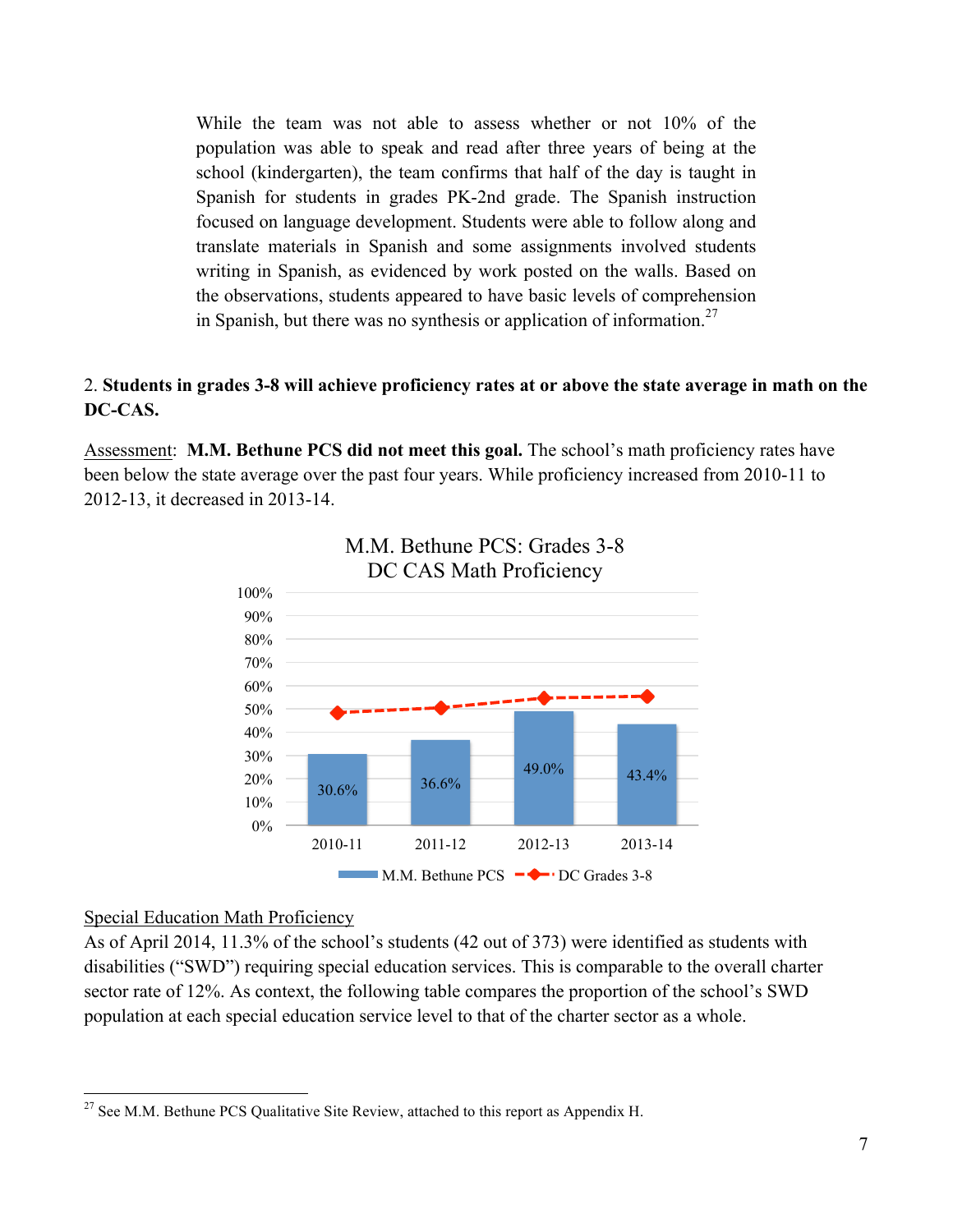| <b>Total SWD</b><br>Rate         |                                  | <b>Breakdown of total SWD students</b><br>by Level of Need |                          |                       |                      |
|----------------------------------|----------------------------------|------------------------------------------------------------|--------------------------|-----------------------|----------------------|
|                                  |                                  | Level 1                                                    | Level 2                  | Level 3               | Level 4              |
| M.M. Bethune PCS                 | 11.3%<br>(42 of 373<br>students) | 11.9%<br>$(5 \, students)$                                 | 69.0%<br>$(29$ students) | 14.3%<br>(6 students) | 4.8%<br>(2 students) |
| <b>Charter Sector</b><br>Average | 12.3%                            | 32.1%                                                      | 32.3%                    | 14.5%                 | 21.2%                |

M.M. Bethune PCS's SWD math proficiency rate has been above the state average in two of the past four years.

| <b>Math Proficiency</b><br><b>Among Students with Disabilities</b> |                          |                |                           |                          |
|--------------------------------------------------------------------|--------------------------|----------------|---------------------------|--------------------------|
| 2010-11<br>$2011 - 12$<br>2012-13<br>2013-14                       |                          |                |                           |                          |
|                                                                    | 30.8%                    | 11.1%          | 27.8%                     | 16.2%                    |
| M.M. Bethune PCS                                                   | $(8 \text{ out of } 26)$ | $(3$ out of 27 | $(10 \text{ out of } 36)$ | $(6 \text{ out of } 37)$ |
|                                                                    | students)                | students)      | students)                 | students)                |
| <b>State SWD Average</b>                                           | 21.1%                    | $20.3\%$       | 25.4%                     | 28.8%                    |
| $(Grades 3-8)$                                                     |                          |                |                           |                          |

#### Qualitative Evidence

PCSB reviewers observed the following regarding the school's math programming.

While overall only 54% of the observations were scored as proficient in instructional delivery - and none as distinguished, observers saw mathematical skills such as exponents, place value, order of operations, addition, subtraction, multiplication, and long division. Students were engaged in most of the math classrooms. In one observation, students seemed challenged as they tackled the Do Now. In some classes, students were learning how to identify key words in word problems to identify what operation to use to solve the problem. However most of the math instruction observed was focused on computational skills, rather than conceptual understanding or problem solving. In one of the math classrooms, the teacher conferred with another teacher to ensure that she was teaching long division accurately and still made errors. $^{28}$ 

3. **Students in grades 3-8 will achieve proficiency rates at or above the state average in reading on the DC-CAS.**

 $28$  See Appendix H, p. 4.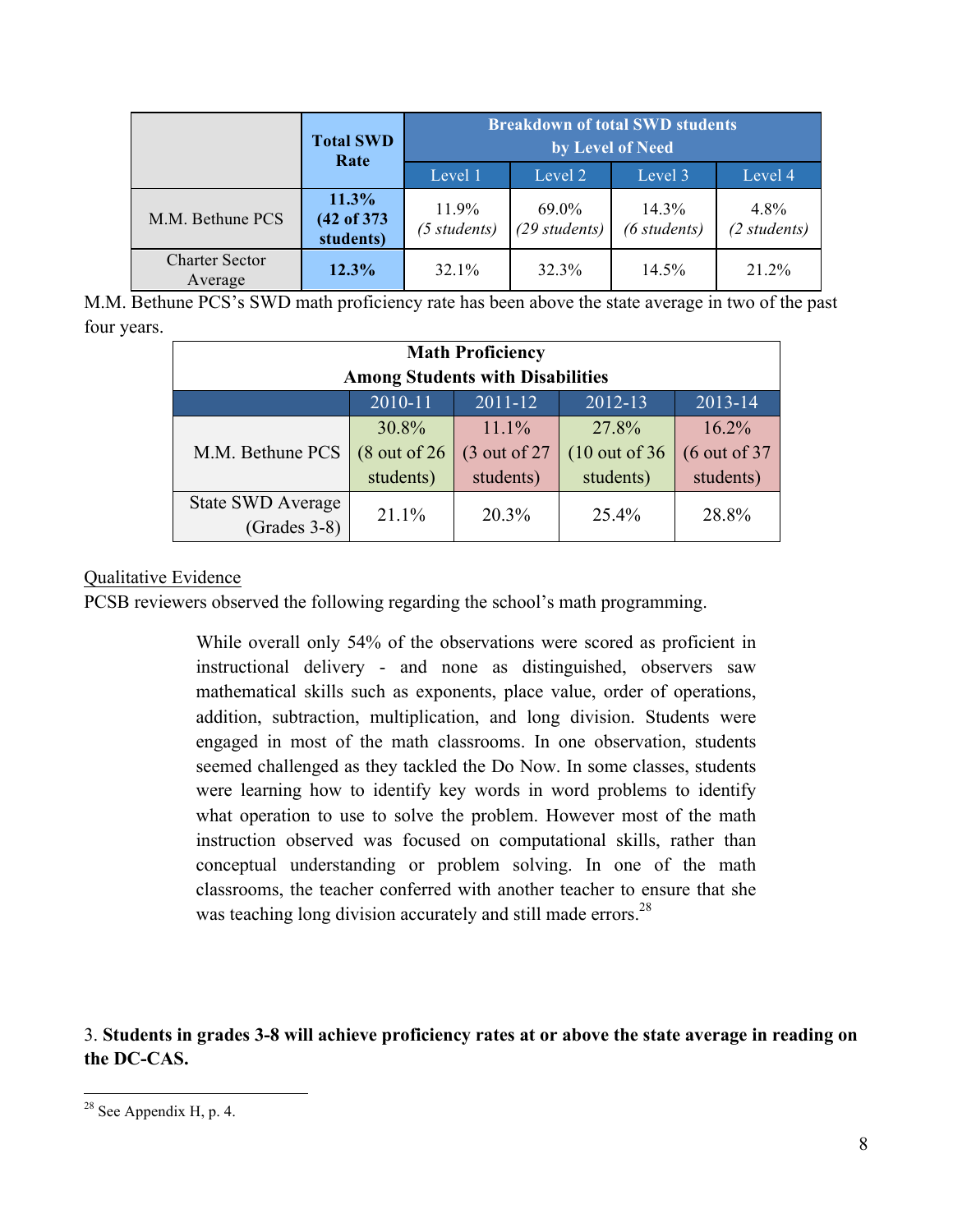Assessment: **M.M. Bethune PCS did not meet this goal.** The school's reading proficiency rates have been below the state average over the past four years. Additionally, the school's reading proficiency rate of students with disabilities has been below the state average over the past three years.



## SWD Reading Proficiency

M.M. Bethune PCS' SWD reading proficiency rate has been below the state average over the past three years.

| <b>Reading Proficiency</b><br><b>Among Students with Disabilities</b> |                                               |                                              |                                              |                                            |
|-----------------------------------------------------------------------|-----------------------------------------------|----------------------------------------------|----------------------------------------------|--------------------------------------------|
| $2011 - 12$<br>2010-11<br>2012-13<br>2013-14                          |                                               |                                              |                                              |                                            |
| M.M. Bethune PCS                                                      | $19.2\%$<br>$(5 \text{ of } 26)$<br>students) | $7.4\%$<br>$(2 \text{ of } 27)$<br>students) | $8.3\%$<br>$(3 \text{ of } 36)$<br>students) | 14.3%<br>$(3 \text{ of } 21)$<br>students) |
| <b>State SWD Average</b><br>17.1%<br>20.2%<br>17.5%<br>$(Grades 3-8)$ |                                               |                                              |                                              | 20.5%                                      |

#### Qualitative Evidence

During the September 2014 QSR, PCSB reviewers observed the following regarding the school's reading programming.

> While overall only 54% of the teachers scored "proficient" in instructional delivery—and none distinguished, observers saw several examples of differentiation in the reading classes. The teachers used small group instruction and worked one on one with students. There were many readalouds observed and, in one instance, the students had the opportunity to ask thought-provoking questions about what they had heard. In other reading classes, students were taught pre-reading strategies, how to make inferences and identify text features. Teachers focused on teaching key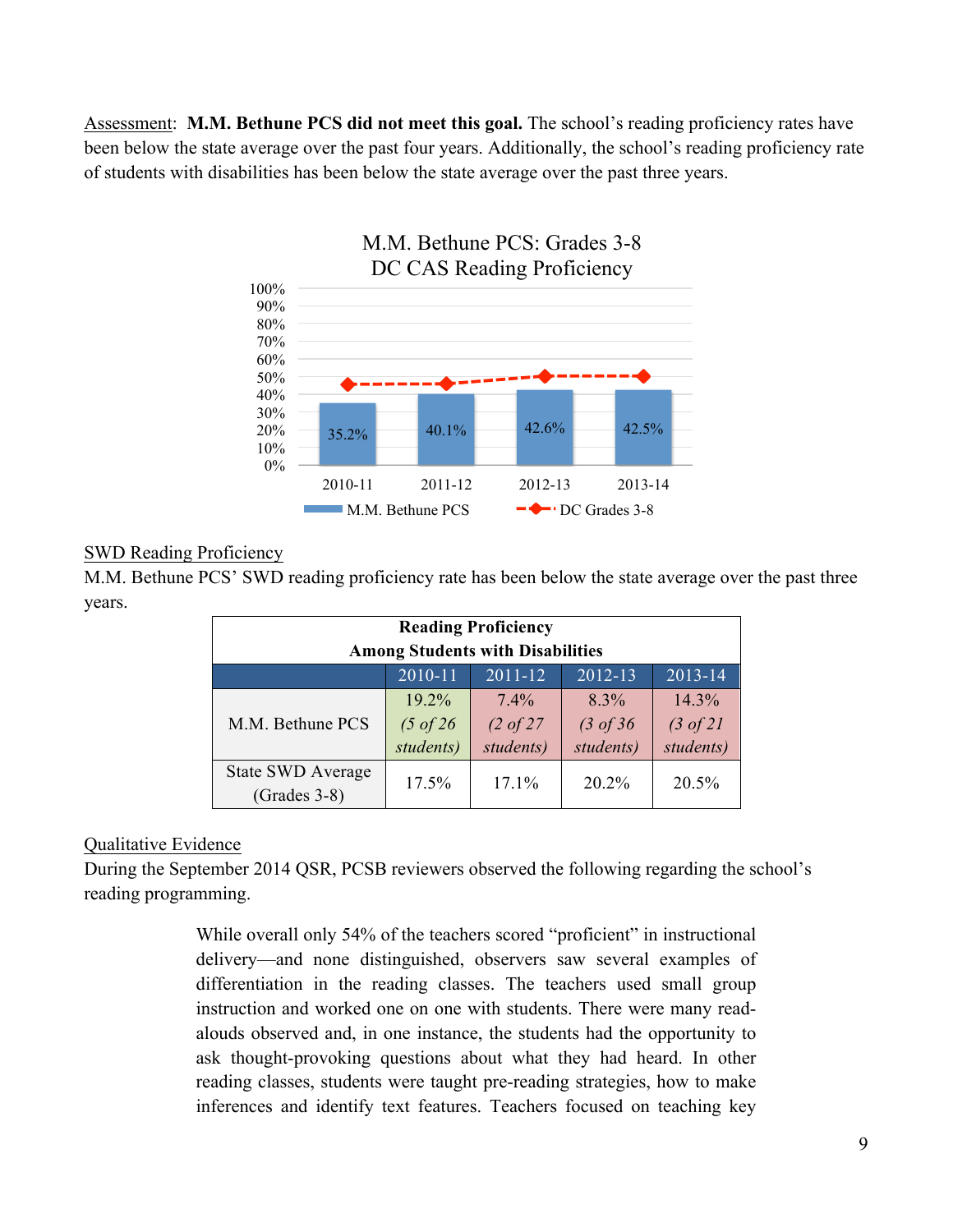vocabulary and students worked on their sight words and short vowel sounds in other classrooms.<sup>29</sup>

#### 4. **Students in grades 3-8 will achieve a median growth percentile ("MGP") at or above 50% in reading on the DC-CAS.**

Assessment: **M.M. Bethune PCS substantially met this goal.** The school was within 3.0 percentage points of the goal in 2011-12, 1.1 percentage points from the goal in 2012-13, and exceeded the goal in 2010-11 and 2013-14. The school's MGP indicates that the school's students are growing at or near the same rate of other DC students in the same grades and with the same initial DC CAS performance.



#### 5. **Students in grades 3-8 will achieve a median growth percentile ("MGP") at or above 50% in math on the DC-CAS.**

Assessment: **M.M. Bethune PCS substantially met this goal.** The school was within 4.2 and 6.2 percentile points of the 50th percentile in 2010-11 and 2011-12, respectively, and exceeded the 50th percentile in 2012-13 and 2013-14. The school's MGP indicates that the school's students are growing at or near the same rate of other DC students in the same grades and with the same initial DC CAS performance.

 $29$  See Appendix H, p. 4.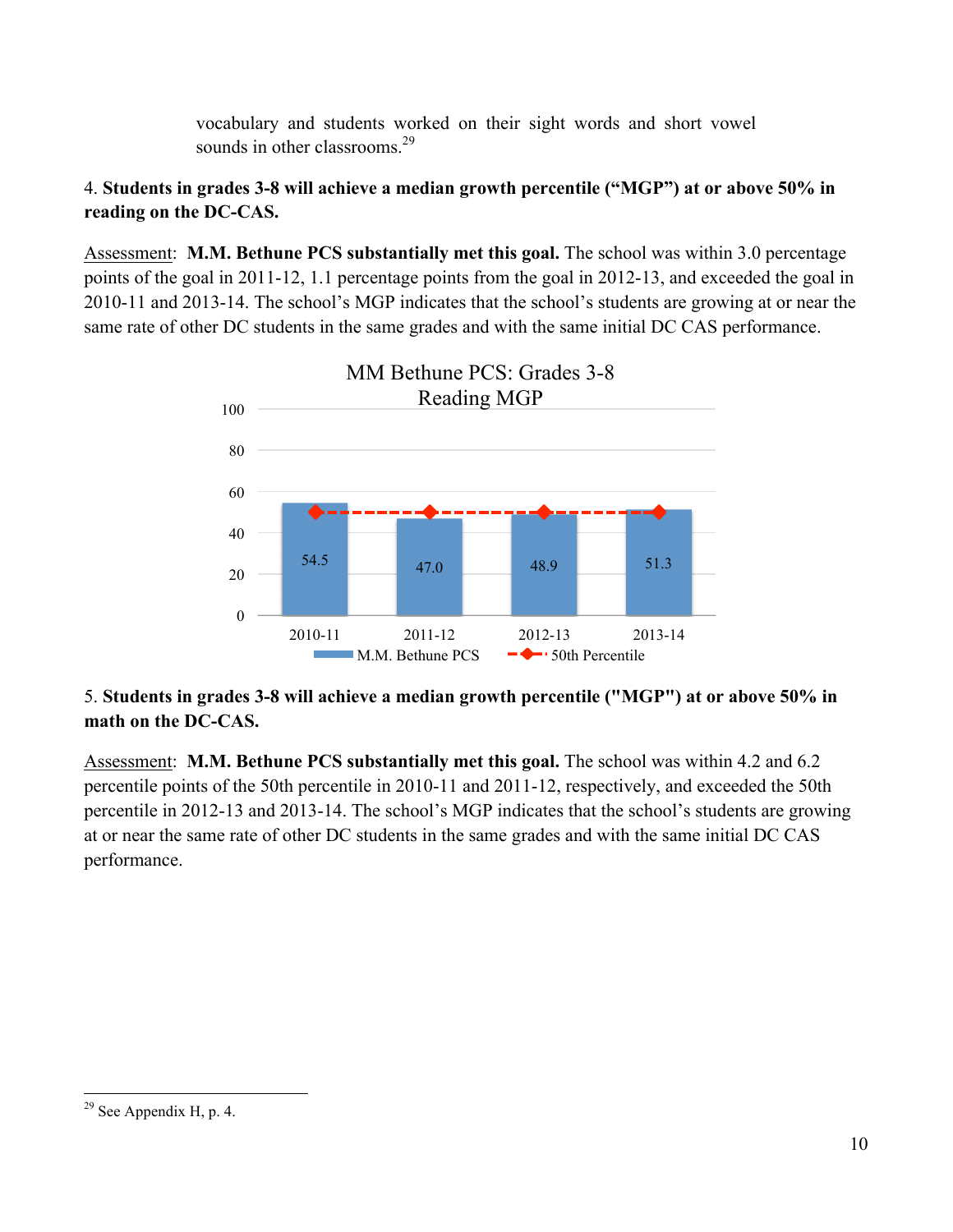

#### 6. **Continue faculty intellectual and professional development and to pursue further education in a primary academic discipline.**

Assessment: **M.M. Bethune PCS met this goal.** Teachers participate in extensive professional development and are encouraged to improve their teaching skills.

In addition to school-wide professional development, educators participate in individualized opportunities, trainings and workshops. According to M.M. Bethune PCS's employee handbook, all teachers are expected to keep their professional training and knowledge current through ongoing courses and workshops in education.<sup>30</sup> At a minimum, the school requires all teachers to participate in at least three hours of professional development each year.<sup>31</sup> As part of its charter review, M.M. Bethune PCS submitted Professional Development Accountability Forms for its staff members for the 2010-11 and 2011-12 school years. These forms detail all professional development activities in which staff members participated, including external trainings from organizations such as OSSE, the Flamboyan Foundation, and the Corcoran Gallery of Art, among others.<sup>32</sup>

During the 2012-13 school year, the school launched a partnership with the Achievement Network.<sup>33</sup> Through this, the school participates in four school-wide data meetings each year to analyze student progress and learn strategies to improve academic performance.<sup>34</sup>

M.M. Bethune PCS's professional development calendar for the 2013-14 school year offered staff members many opportunities to acquire new knowledge and skills.<sup>35</sup> The school hosted a six-day "Summer Institute" in August 2013 to prepare staff for the new academic year. Among other topics, the institute included training on effective teaching practices, lesson planning, academic standards, and the

<sup>&</sup>lt;sup>30</sup> See M.M. Bethune PCS professional development documents, attached to this report as Appendix I.<br><sup>31</sup> See Appendix I.<br><sup>32</sup> See Appendix I.<br><sup>33</sup> See Appendix I.<br><sup>34</sup> See Appendix I.<br><sup>34</sup> See Appendix I.<br><sup>34</sup> See Append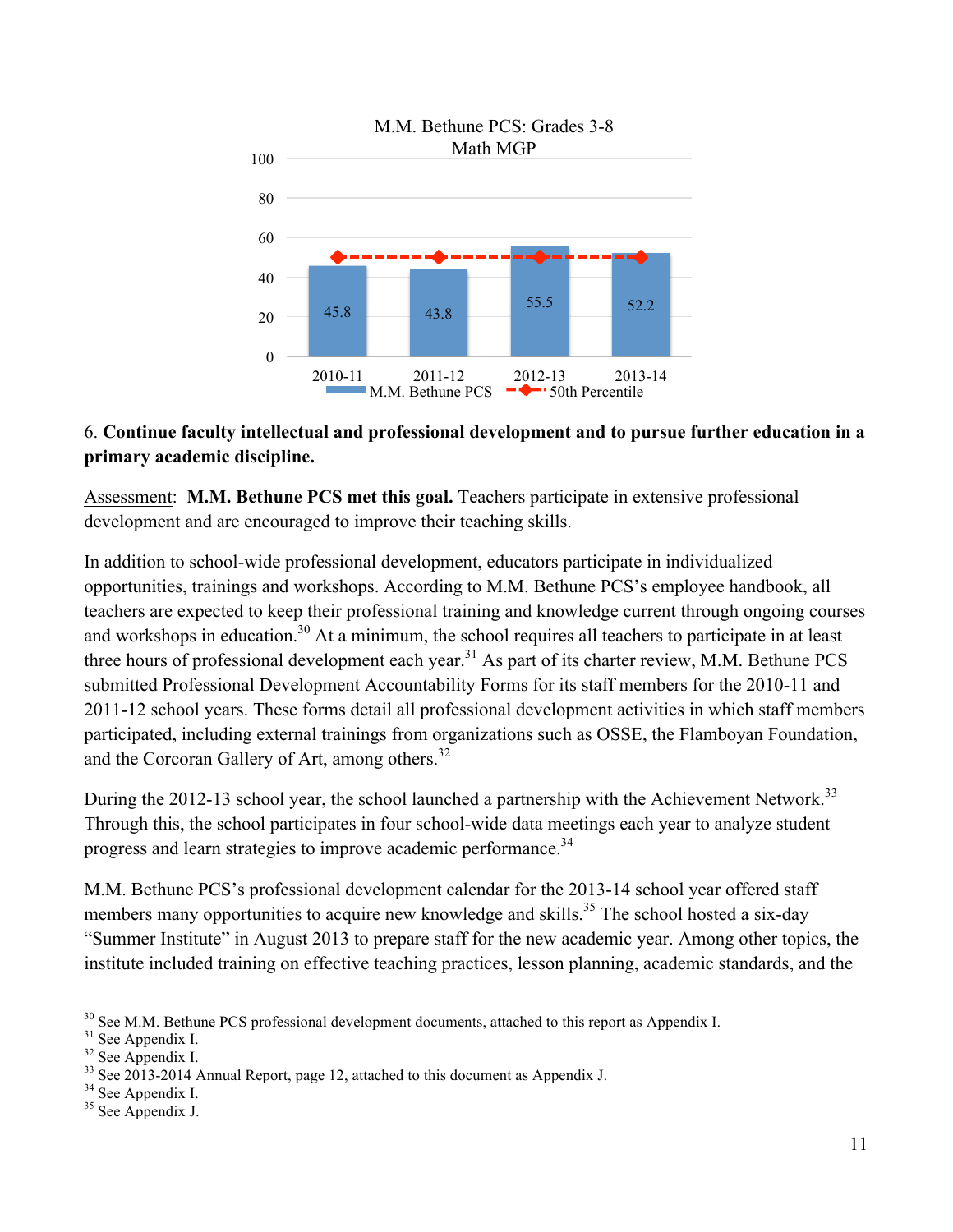school's positive behavior support plans. According to the school's professional development calendar, M.M. Bethune PCS convened weekly meetings for middle-school teachers in 2013-14 to foster collaboration and professional learning. It also held frequent sessions for elementary school teachers throughout the year, largely focused on improving instructional design and delivery.

Also in the 2013-14 school year, teachers participated in external professional development activities:

- A teacher was selected as a "Learn Zillion Educator" joining a cohort of 280 teachers, out of 3000 teachers who applied;
- Two teachers were accepted in the Leading Educators Program, a leadership program for teachers; and
- Three teachers presented at the National Farm to Cafeteria Conference.<sup>36</sup>

#### 7. **Students will meet or exceed the DC charter sector average in in-seat attendance.**

Assessment: **M.M. Bethune PCS met this goal.** It has met all early childhood attendance targets, and its in-seat attendance rate has been at the charter sector average over the past four years.

|             | <b>PK Attendance Targets</b>                                                                                    |                                                                                                |  |  |
|-------------|-----------------------------------------------------------------------------------------------------------------|------------------------------------------------------------------------------------------------|--|--|
| Year        | <b>Target</b>                                                                                                   | Target Met? <sup>37</sup>                                                                      |  |  |
| 2010-11     | On average, pre-kindergarten-3 and pre-<br>kindergarten-4 students will attend school 85% of<br>the days.       | <b>Yes</b><br>(The average daily)<br>attendance was 99%.)                                      |  |  |
| 2011-12     | On average, pre-kindergarten-3 and pre-<br>kindergarten-4 students will attend school 85% of<br>the days.       | <b>Yes</b><br>(The average daily)<br>attendance was 99.9%.)                                    |  |  |
| 2012-13     | On average, pre-kindergarten-3 and pre-<br>kindergarten-4 students will attend school 88% of<br>the days.       | <b>Yes</b><br>(The average daily)<br>attendance was 98.7%.)                                    |  |  |
| $2013 - 14$ | The in-seat attendance rate of pre-kindergarten-3<br>and -4 students will exceed the charter sector<br>average. | Yes<br>(The in-seat attendance)<br>was $93.6\%$ , above the<br>sector average of<br>$81.4\%$ . |  |  |
|             | <b>K-2 Attendance Targets</b>                                                                                   |                                                                                                |  |  |
| Year        | <b>Target</b>                                                                                                   | <b>Target Met?</b>                                                                             |  |  |
| 2010-11     | On average, kindergarten-3 through second-grade<br>students will attend school 92% of the days.                 | <b>Yes</b><br>(The average daily                                                               |  |  |

 $36$  See Appendix J, p. 16.

 $37$  The school's 2010-11 early childhood data is included in this report as it was published in 2011 – all data is rounded to the nearest whole number.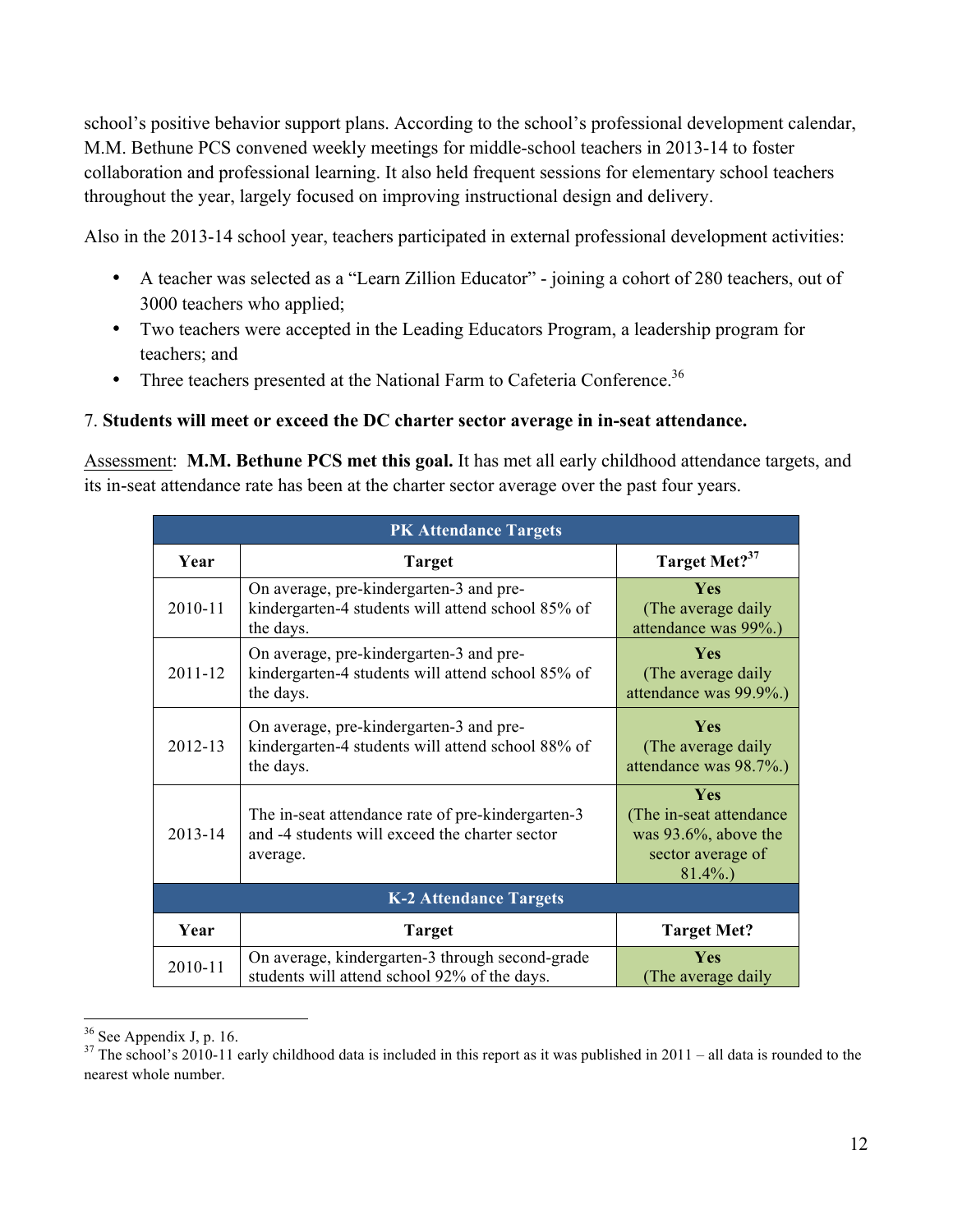|             |                                                                                                                         | attendance was 98%.)                                                                                  |
|-------------|-------------------------------------------------------------------------------------------------------------------------|-------------------------------------------------------------------------------------------------------|
| $2011 - 12$ | On average, kindergarten-3 through second-grade<br>students will attend school 92% of the days.                         | <b>Yes</b><br>(The average daily)<br>attendance was 97.5%.)                                           |
| 2012-13     | On average, kindergarten-3 through second-grade<br>students will attend school 92% of the days.                         | <b>Yes</b><br>(The average daily)<br>attendance was 98.2%.)                                           |
| 2013-14     | The in-seat attendance rate of kindergarten through<br>second-grade students will exceed the charter sector<br>average. | <b>Yes</b><br>(The in-seat attendance)<br>was $92.9\%$ , above the<br>sector average of<br>$83.2\%$ ) |



#### 8. **70% of pre-kindergarten-3 and pre-kindergarten-4 students will demonstrate growth by advancing to the next age or scoring "pass" by the spring administration on the Learning Accomplishment Profile Diagnostic ("LAP-D") assessment.**

Assessment: M.M. Bethune PCS met this goal. The school exceeded this goal in each of the past four years.

| <b>Pre-Kindergarten Literacy Growth Targets</b> |        |                    |
|-------------------------------------------------|--------|--------------------|
| ∕ ear                                           | Target | <b>Target Met?</b> |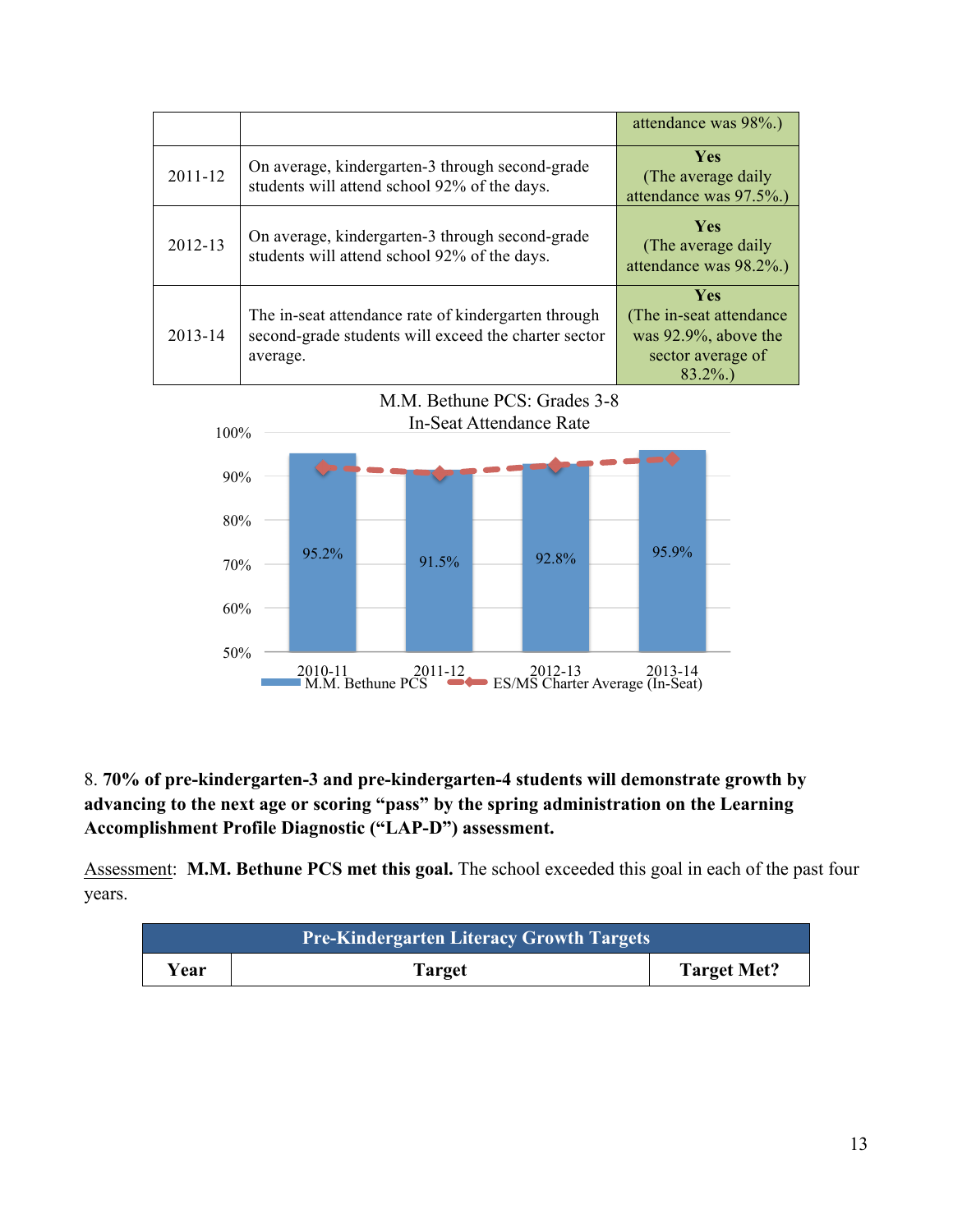| 2010-11 | 70% of pre-kindergarten-3 students will score at or<br>above the expected level for growth and development<br>in cognitive, language, socialization, fine motor, and<br>gross motor domains on the Learning<br>Accomplishment Profile – Diagnostic Edition<br>("LAP-D") assessment. | <b>Yes</b><br>$(97\%$ scored at or<br>above expected<br>level of growth.) |
|---------|-------------------------------------------------------------------------------------------------------------------------------------------------------------------------------------------------------------------------------------------------------------------------------------|---------------------------------------------------------------------------|
| 2010-11 | 70% of pre-kindergarten-4 students will score at or<br>above the expected level for growth and development<br>in cognitive, language, socialization, fine motor, and<br>gross motor domains on the LAP-D assessment.                                                                | Yes<br>(94% scored at or<br>above expected<br>level of growth.)           |
| 2011-12 | 70% of pre-kindergarten-3 and pre-kindergarten-4<br>students will demonstrate growth by advancing to the<br>next age or scoring "pass" by the spring<br>administration on the LAP-D assessment.                                                                                     | Yes<br>$(90.0\% \text{ of students}$<br>demonstrated<br>growth.)          |
| 2012-13 | 60% of pre-kindergarten-3 and pre-kindergarten-4<br>students will progress to age equivalency in<br>literacy/language on the LAP-D assessment.                                                                                                                                      | Yes<br>$(91.0\% \text{ of students}$<br>met this goal.)                   |
| 2013-14 | 70% of pre-kindergarten-3 and -4 students will meet<br>or exceed average growth goal in literacy on the<br>LAP-D assessment.                                                                                                                                                        | Yes<br>$(89.4\% \text{ of students}$<br>met this target.)                 |

#### Qualitative Evidence

In September 2014, PCSB reviewers conducting a QSR observed the following related to this goal.

While overall only 54% of the teachers scored "proficient" in instructional delivery—and none distinguished, observers saw the PK classes used a literacy-based, thematic approach. The current theme, sharing, was integrated with the development of creative movement, early literacy, and other readiness skills. Students participated in a read-aloud, reading independently, distinguishing letters and numbers, sorting by colors and shapes, singing the alphabet song, using templates to form letters, and using blocks for building a tower. According to the white board displays in classrooms, students focus their study on a letter of the week and a number of the week.<sup>38</sup>

9. **65% of all K-2 students will demonstrate "average" or "above average" growth in reading as evidenced by comparative from the Fall to Spring administration of the Discovery Education Predictive Assessments.**

 $38$  See Appendix H, p. 6.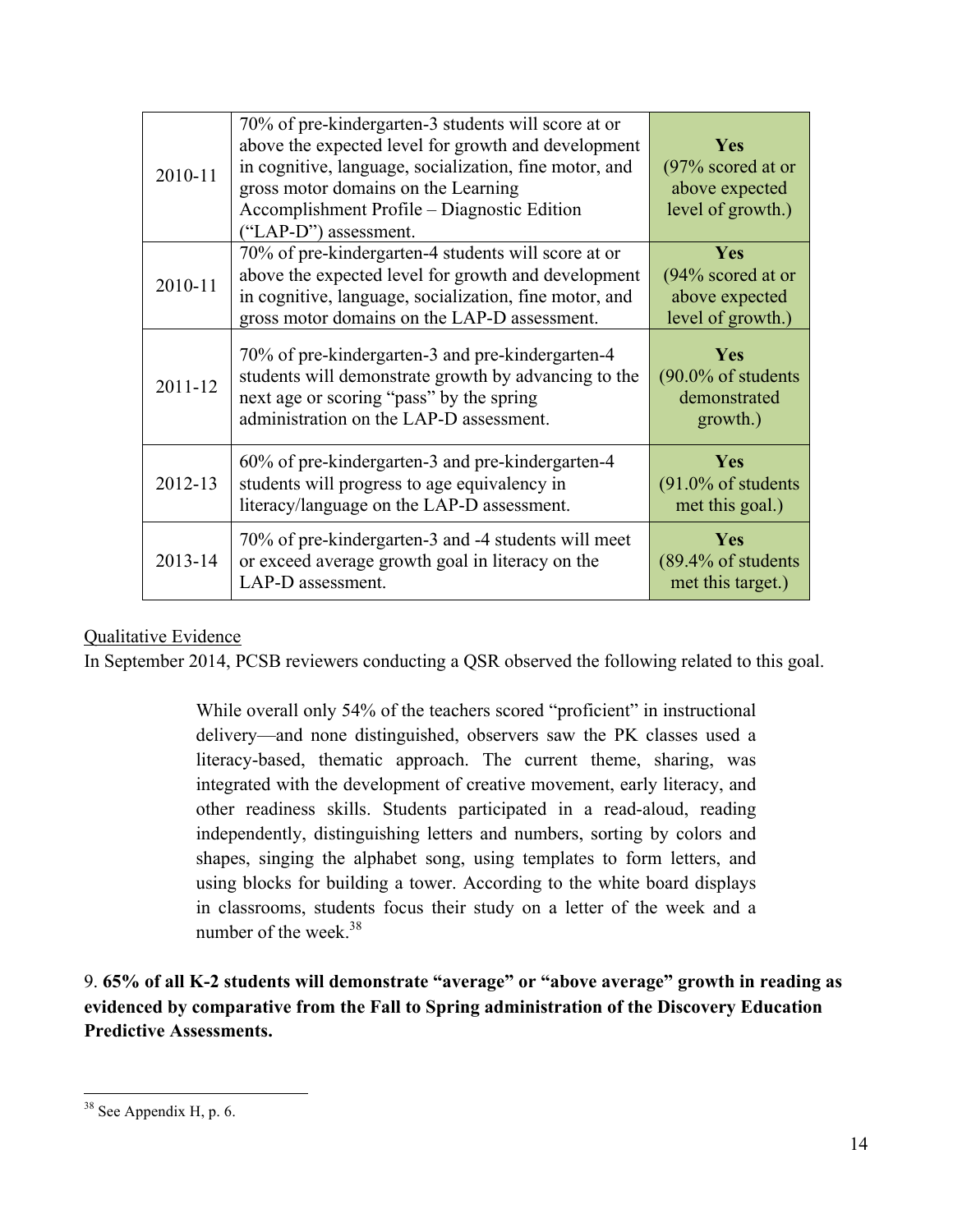Assessment: **M.M. Bethune PCS met this goal.** Over 65.0% of kindergarten through second grade students made average or above average growth over the past four years.

| <b>K-2 Literacy Growth Targets</b> |                                                       |                                |  |  |
|------------------------------------|-------------------------------------------------------|--------------------------------|--|--|
| Year                               | <b>Target</b>                                         | <b>Target Met?</b>             |  |  |
|                                    | 65% of kindergarten through second-grade students     | <b>Yes</b>                     |  |  |
|                                    | will demonstrate average or above average growth      | (81% of students               |  |  |
| 2010-11                            | from the fall administration to the spring            | demonstrated                   |  |  |
|                                    | administration in reading on the Discovery Education  | average or above               |  |  |
|                                    | Predictive Assessment.                                | average growth)                |  |  |
|                                    | 65% of kindergarten through second grade students     | Yes                            |  |  |
| 2011-12                            | will demonstrate average or above average growth in   | $(85.2\% \text{ of students}$  |  |  |
|                                    | reading by the spring administration on the Discovery | demonstrated                   |  |  |
|                                    | <b>Education Predictive Assessment.</b>               | growth.)                       |  |  |
|                                    | 60% of kindergarten through second-grade students     | Yes                            |  |  |
| 2012-13                            | will advance at least one level in reading on the     |                                |  |  |
|                                    | Dynamic Indicators of Basic Early Literacy Skills     | $(66.0\% \text{ of students}$  |  |  |
|                                    | assessment.                                           | met this target.)              |  |  |
|                                    | 65% of kindergarten through second grade students     | Yes                            |  |  |
| 2013-14                            | achieving one year of growth or score proficient on   | $(66.7\% \text{ of students})$ |  |  |
|                                    | the Discovery Education Predictive Assessment.        | met this target.)              |  |  |

10. **65% of all K-2 students will demonstrate "average" or "above average" growth in math as evidenced by comparative from the Fall to Spring administration of the Discovery Education Predictive Assessments.**

Assessment: **M.M. Bethune PCS partially met this goal**. The school met the goal in 2010-11 and 2011-12, but not in 2013-14. The school's 2012-13 Early Childhood Accountability Plan did not include a math growth target for kindergarten through second grade students.

| <b>K-2 Math Growth Targets</b> |                                                     |                               |  |  |  |
|--------------------------------|-----------------------------------------------------|-------------------------------|--|--|--|
| Year                           | <b>Target</b>                                       |                               |  |  |  |
|                                | 65% of kindergarten through second-grade students   | <b>Yes</b>                    |  |  |  |
|                                | will demonstrate average or above average growth    | (89% of students              |  |  |  |
| 2010-11                        | from the fall administration to the spring          | demonstrated                  |  |  |  |
|                                | administration in mathematics on the Discovery      | average or above              |  |  |  |
|                                | Education predictive Assessment.                    | average growth.)              |  |  |  |
| 2011-12                        | 65% of kindergarten through second grade students   | <b>Yes</b>                    |  |  |  |
|                                | will demonstrate average or above average growth in | $(82.4\% \text{ of students}$ |  |  |  |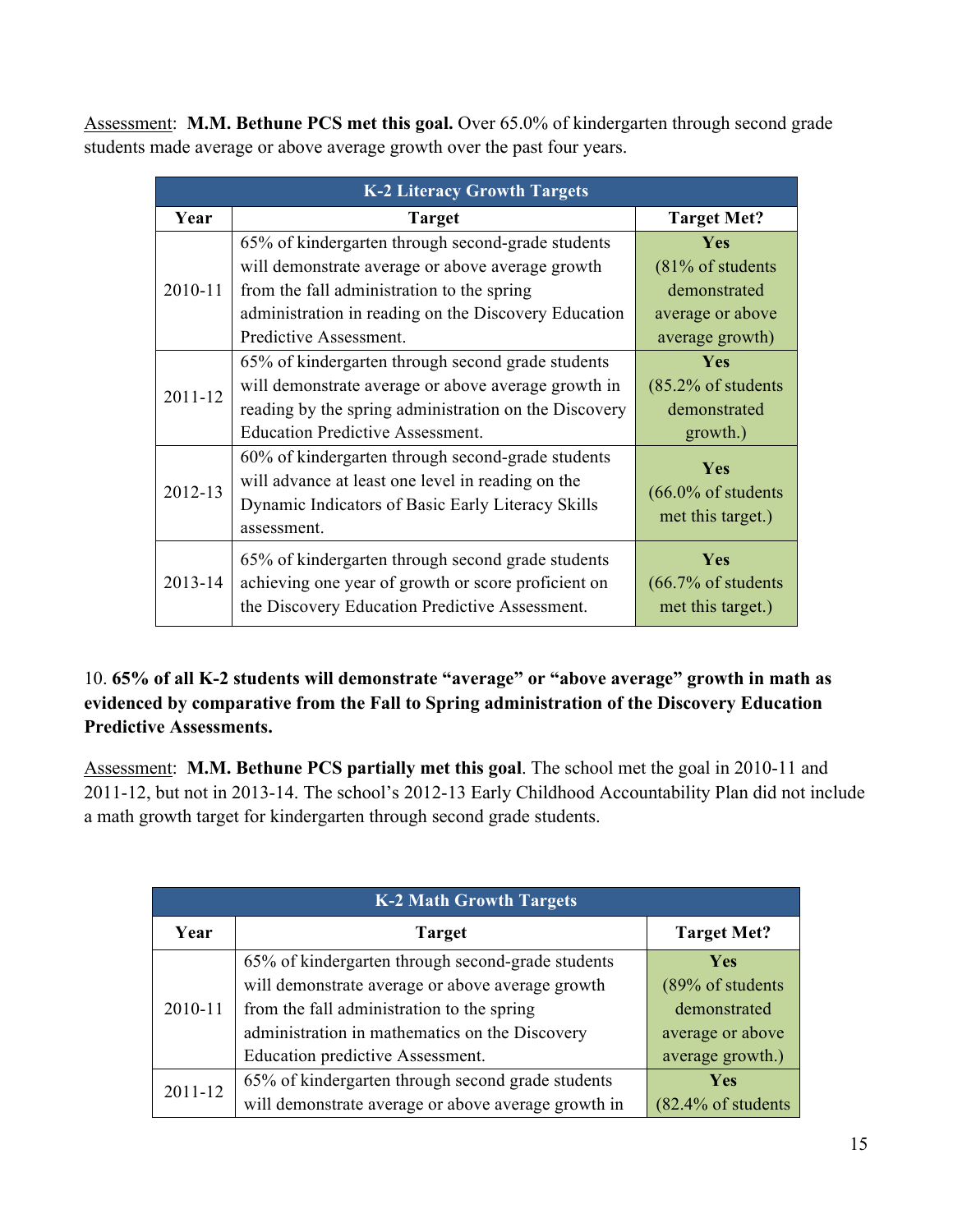|         | math by the spring administration on the Discovery<br><b>Education Predictive Assessment.</b>                                                                            | demonstrated<br>growth.)                                             |
|---------|--------------------------------------------------------------------------------------------------------------------------------------------------------------------------|----------------------------------------------------------------------|
| 2013-14 | 65% of kindergarten through second grade students<br>will achieve one year of growth or score proficient in<br>math on the Discovery Education Predictive<br>Assessment. | N <sub>0</sub><br>$(61.0\% \text{ of students}$<br>met this target.) |

#### 11. **60% of 1st and 2nd grade students will score at or above proficiency on the MAT-8 in reading.**

Assessment: M.M. Bethune PCS partially met this goal. Over 60% of first and second grade students tested proficient on the MAT-8 (or the Discovery Education Predictive Assessment, administered in 2013-14) in two of the past four years.<sup>39</sup> Kindergarten students are included in these rates in 2012-13 and 2013-14.

| <b>K-2 Literacy Achievement Targets</b> |                                                                                                                                                                  |                                                                         |  |  |  |
|-----------------------------------------|------------------------------------------------------------------------------------------------------------------------------------------------------------------|-------------------------------------------------------------------------|--|--|--|
| Year                                    | <b>Target</b>                                                                                                                                                    | <b>Target Met?</b>                                                      |  |  |  |
| 2010-11                                 | 60% of first and second-grade students will<br>score at or above proficiency in reading on the<br>Metropolitan Achievement Test ("MAT-8").                       | $\bf No$<br>49% of students scored<br>at or above proficiency.          |  |  |  |
| $2011 - 12$                             | 60% of first and second-grade students will<br>score proficient in reading on the MAT-8.                                                                         | N <sub>0</sub><br>$(34.9\% \text{ of students})$<br>scored proficient.) |  |  |  |
| 2012-13                                 | 60% of kindergarten through second-grade<br>students will score a stanine four or higher in<br>reading on the MAT-8.                                             | Yes<br>$(90.0\% \text{ of students met})$<br>this target.)              |  |  |  |
| 2013-14                                 | 60% of kindergarten through second grade<br>students will achieve one year of growth or<br>score proficient on the Discovery Education<br>Predictive Assessment. | <b>Yes</b><br>$(66.7\% \text{ of students met})$<br>this target.)       |  |  |  |

<sup>&</sup>lt;sup>39</sup> The school administered the Discovery assessment in 2013-14 after being notified by the company that published MAT-8 that the MAT-8 assessment would not be available in the 2013-14 school year.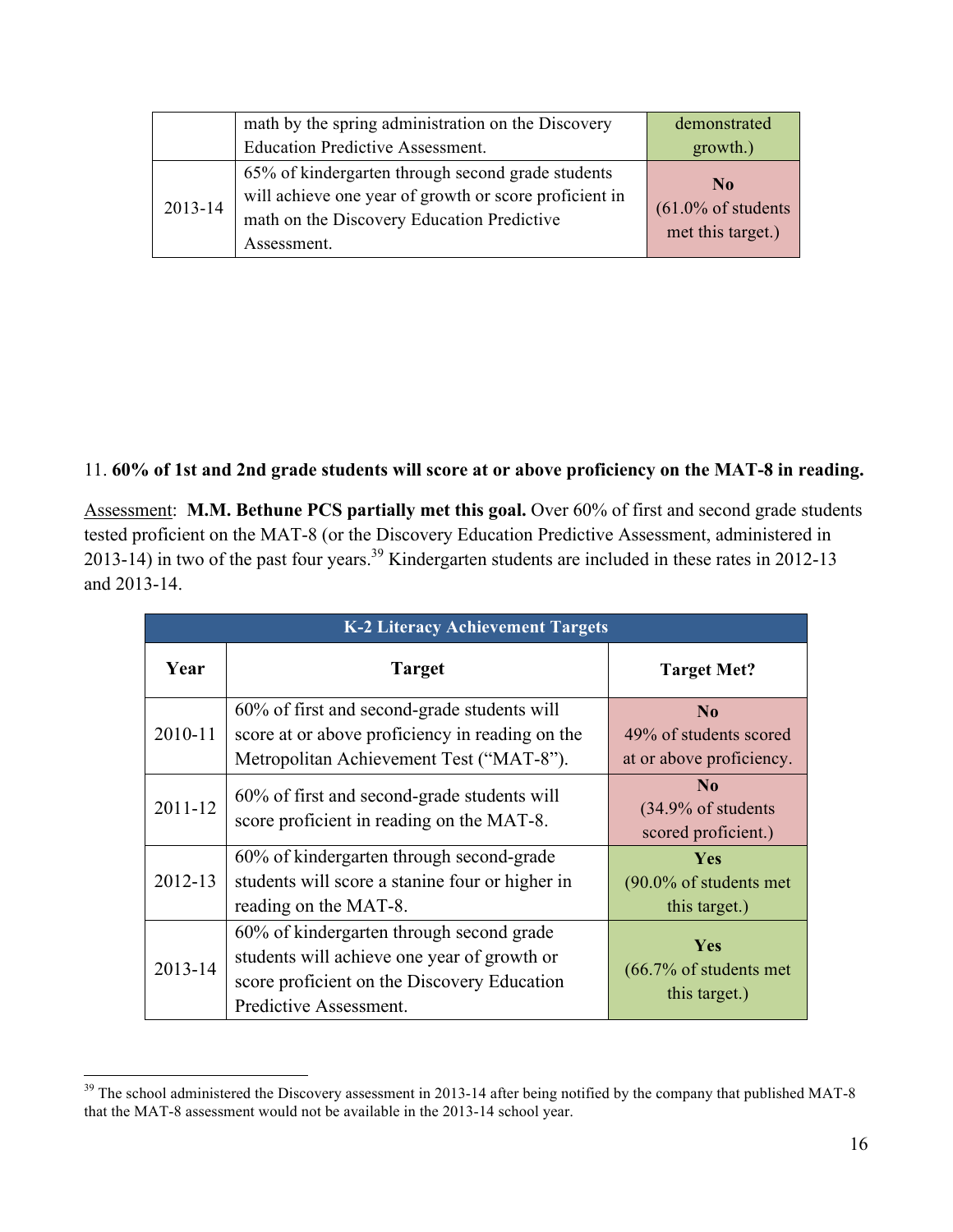#### 12. **60% of 1st and 2nd grade students will score at or above proficiency on the MAT-8 in math.**

Assessment: **M.M. Bethune PCS partially met this goal.** Over 60% of first and second grade students tested proficient on the MAT-8 (or the Discovery Education Predictive Assessment, administered in 2013-14) in two of the past four years. Kindergarten students are included in these rates in 2012-13 and 2013-14.

|             | <b>K-2 Math Achievement Targets</b>                                                                                                                                      |                                                                   |
|-------------|--------------------------------------------------------------------------------------------------------------------------------------------------------------------------|-------------------------------------------------------------------|
| Year        | <b>Target</b>                                                                                                                                                            | <b>Target Met?</b>                                                |
| 2010-11     | 60% of first- and second-grade students will score at<br>or above proficiency in mathematics on the MAT-8.                                                               | $\bf N_0$<br>(37% of students scored at or above<br>proficiency.) |
| $2011 - 12$ | 60% of first and second-grade students will score<br>proficient in math on the MAT-8.                                                                                    | N <sub>0</sub><br>$(32.6\% \text{ of students met this goal.})$   |
| 2012-13     | 60% of kindergarten through second-grade students<br>will score a stanine four or higher in mathematics on<br>the MAT-8.                                                 | <b>Yes</b><br>$(89.0\% \text{ of students met this target.})$     |
| 2013-14     | 60% of kindergarten through second grade students<br>will achieve one year of growth or score proficient in<br>math on the Discovery Education Predictive<br>Assessment. | <b>Yes</b><br>$(61.0\%$ of students met this target.)             |

#### 13. **Students will internalize the values of personal responsibility, individual freedom, and respect for others.**

Assessment: **M.M. Bethune PCS partially met this goal.** While the results of the school's parent surveys and qualitative evidence support the school meeting this goal, its suspension and expulsion rates have been above the charter sector average multiple times since PCSB began collecting these data in the 2010-11 school year.

#### Discipline Rates

M.M. Bethune PCS's suspension rate has been above the sector average over the past three years, although it has not issued any long-term suspensions in that time and in the most recent year, the number of students with an out-of-school suspension decreased by approximately 40%. The school's expulsion rate was above the charter sector average in 2011-12 and 2012-13, but it did not expel any students in 2013-14.

| M.M. Bethune PCS                                 |               |               |               |               |  |
|--------------------------------------------------|---------------|---------------|---------------|---------------|--|
| Out-of-School Suspensions                        |               |               |               |               |  |
| 2012-13<br>$2013 - 14$<br>$2010 - 11$<br>2011-12 |               |               |               |               |  |
| M.M. Bethune PCS                                 | $8.1\%$       | $15.0\%$      | $19.4\%$      | $12.9\%$      |  |
|                                                  | (23 students) | (48 students) | (71 students) | (48 students) |  |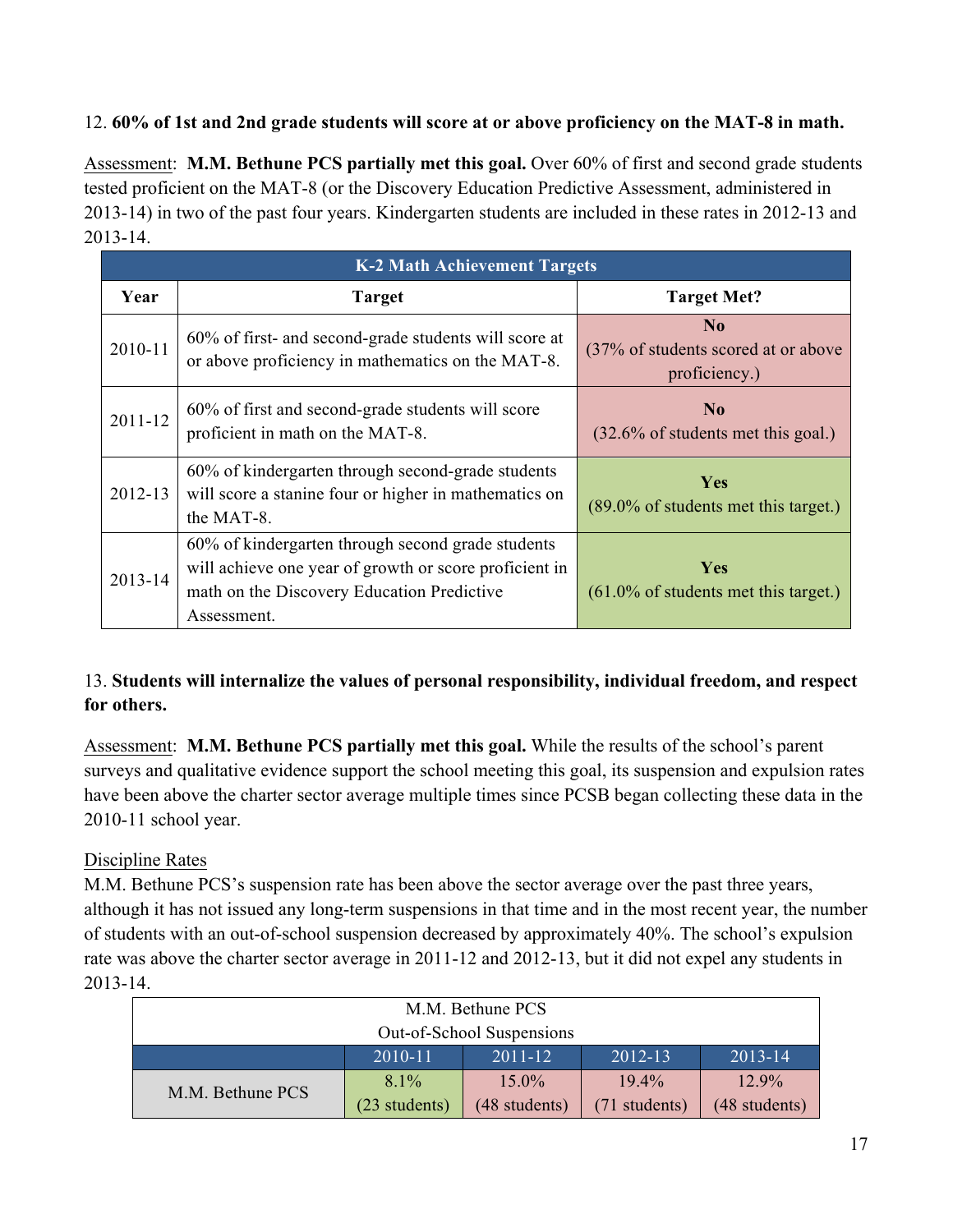| <b>PK-8 Charter Sector Rate</b> | .8% | 1.8% | $7\%$ |  |
|---------------------------------|-----|------|-------|--|

| Long-Term Suspensions $(11+$ Days <sup>40</sup> ) |         |         |         |         |  |
|---------------------------------------------------|---------|---------|---------|---------|--|
| $2011 - 12$ 2012-13<br>$2010 - 11$<br>$2013 - 14$ |         |         |         |         |  |
| M.M. Bethune PCS                                  | None    | None    | None    | None    |  |
| PK-8 Charter Sector Rate                          | $0.1\%$ | $0.9\%$ | $0.2\%$ | $0.1\%$ |  |

| <b>Expulsions</b>                                        |                        |                         |                         |         |  |
|----------------------------------------------------------|------------------------|-------------------------|-------------------------|---------|--|
| $2010 - 11$<br>$2011 - 12$<br>$2012 - 13$<br>$2013 - 14$ |                        |                         |                         |         |  |
| M.M. Bethune PCS                                         | $0.4\%$<br>(1 student) | $0.6\%$<br>(2 students) | $0.8\%$<br>(3 students) | None    |  |
| PK-8 Charter Sector Rate                                 | $0.3\%$                | $0.2\%$                 | $0.3\%$                 | $0.5\%$ |  |

#### Parent Survey Findings

M.M. Bethune PCS conducted a school climate survey among parents in the 2013-14 school year, which included a question about the degree of respect that parents perceived between students and teachers. 44 parents (roughly 11%) responded to the survey; 373 students were enrolled in 2013-14.

Among this small group of respondents, 72% of parents agreed or strongly agreed with the following statement: "Students at my child's school respect their teachers."

| M.M. Bethune PCS Parent Survey on School Climate: 2013-14<br>"Students at my child's school respect their teachers." |                                                                                         |     |              |             |       |       |
|----------------------------------------------------------------------------------------------------------------------|-----------------------------------------------------------------------------------------|-----|--------------|-------------|-------|-------|
|                                                                                                                      | Don't<br>Strongly<br>Agree<br>Strongly<br>Neutral Disagree<br>Agree<br>Disagree<br>Know |     |              |             |       |       |
| % of parents                                                                                                         | 30%                                                                                     | 43% | 16%          | $7\%$       | $2\%$ | $2\%$ |
| Number of parents                                                                                                    | 13                                                                                      | 19  | $\mathbf{r}$ | $\mathbf 3$ |       |       |

#### Qualitative Evidence

In September 2014, PCSB reviewers conducting a QSR observed the following regarding this goal.

The QSR team scored 71% of the teachers scored as proficient in creating a culture of respect and rapport, observers saw many classrooms in which students were respectful to one another and the teachers. Many classrooms had "essential agreements" posted. In some classrooms these essential agreements had been signed by students. The QSR team saw evidence of the MM Bethune Checkbook implemented in some classrooms.<sup>41</sup>

<sup>&</sup>lt;sup>40</sup> In 2012-13 and 2013-14, PCSB defined long-term suspension as 11 or more consecutive days. <sup>41</sup> See Appendix H, p. 7.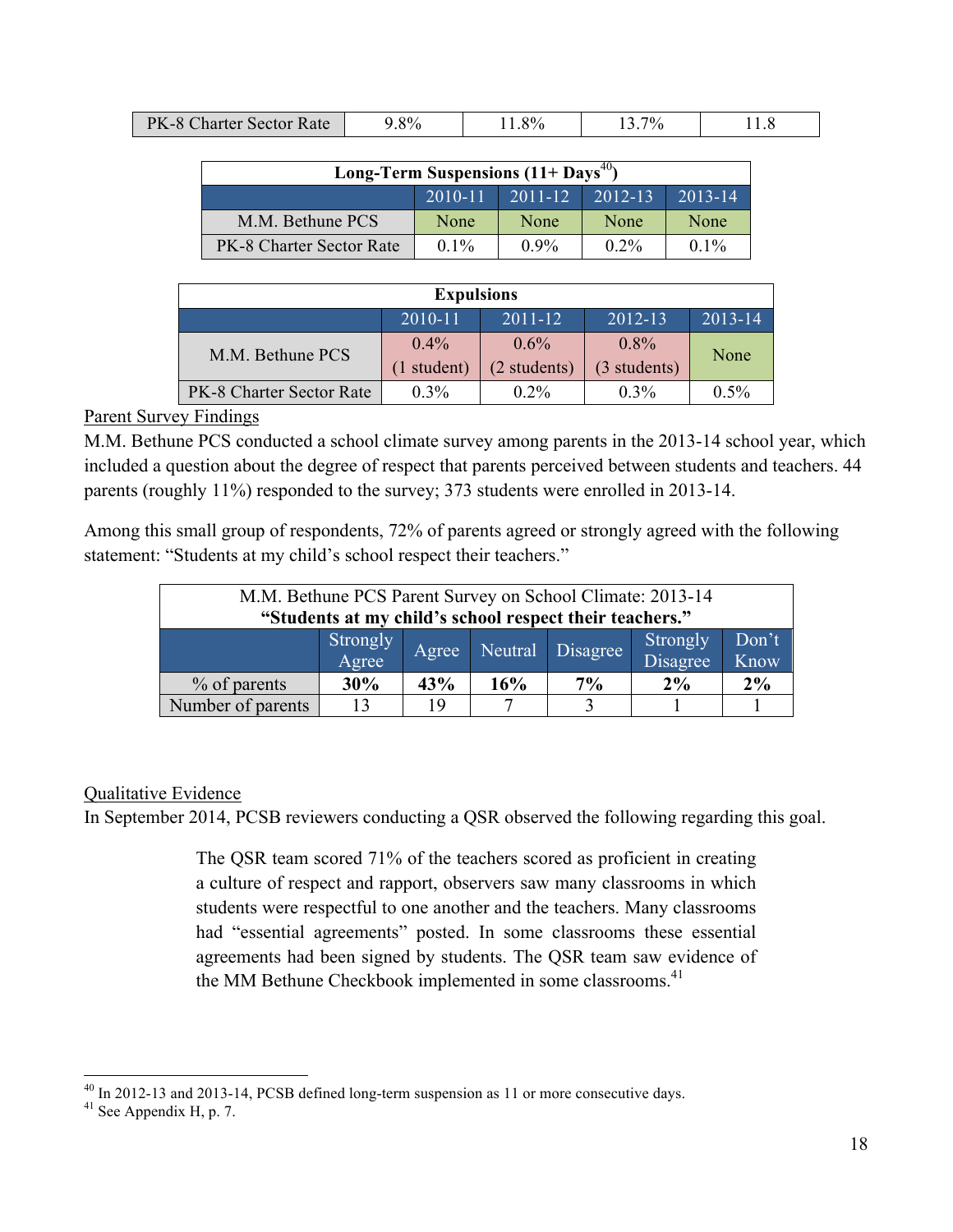#### 14. **Parents/guardians will express school satisfaction.**

Assessment: **M.M. Bethune PCS met this goal.** The school has been at or above the charter average from 2010-11 to 2011-12. Its reenrollment rate increased by 11.9 percentage points from 2012-13 to 2013-14. The school also met its early childhood target related to parent satisfaction in two of the past three years.



M.M. Bethune PCS met its early childhood target related to parent satisfaction in two of the past three years.

| <b>Early Childhood Parent Satisfaction Targets</b> |                                                                                                                                                                                                  |                                                                                                                 |  |  |  |
|----------------------------------------------------|--------------------------------------------------------------------------------------------------------------------------------------------------------------------------------------------------|-----------------------------------------------------------------------------------------------------------------|--|--|--|
| Year                                               | <b>Target</b>                                                                                                                                                                                    | Target Met? <sup>42</sup>                                                                                       |  |  |  |
| 2010-11                                            | 80% of parents of pre-kindergarten-3<br>through third-grade children will report<br>being "Satisfied" or "Highly Satisfied"<br>with the school on the end-of-year Parent<br>Satisfaction Survey. | <b>Yes</b><br>(95% of parents)<br>surveyed reported<br>satisfied or highly<br>satisfied.)                       |  |  |  |
| $2011 - 12$                                        | 90% of parents surveyed will report<br>"satisfied" or "highly satisfied" with the<br>school on the end of year parent survey.                                                                    | N <sub>0</sub><br>$(81.3\% \text{ of parents}$<br>surveyed reported being<br>satisfied or highly<br>satisfied.) |  |  |  |

<sup>&</sup>lt;sup>42</sup> The n-size of parents responding to the satisfaction survey in 2010-11, 2011-12, and 2012-13 was not detailed in the school's record.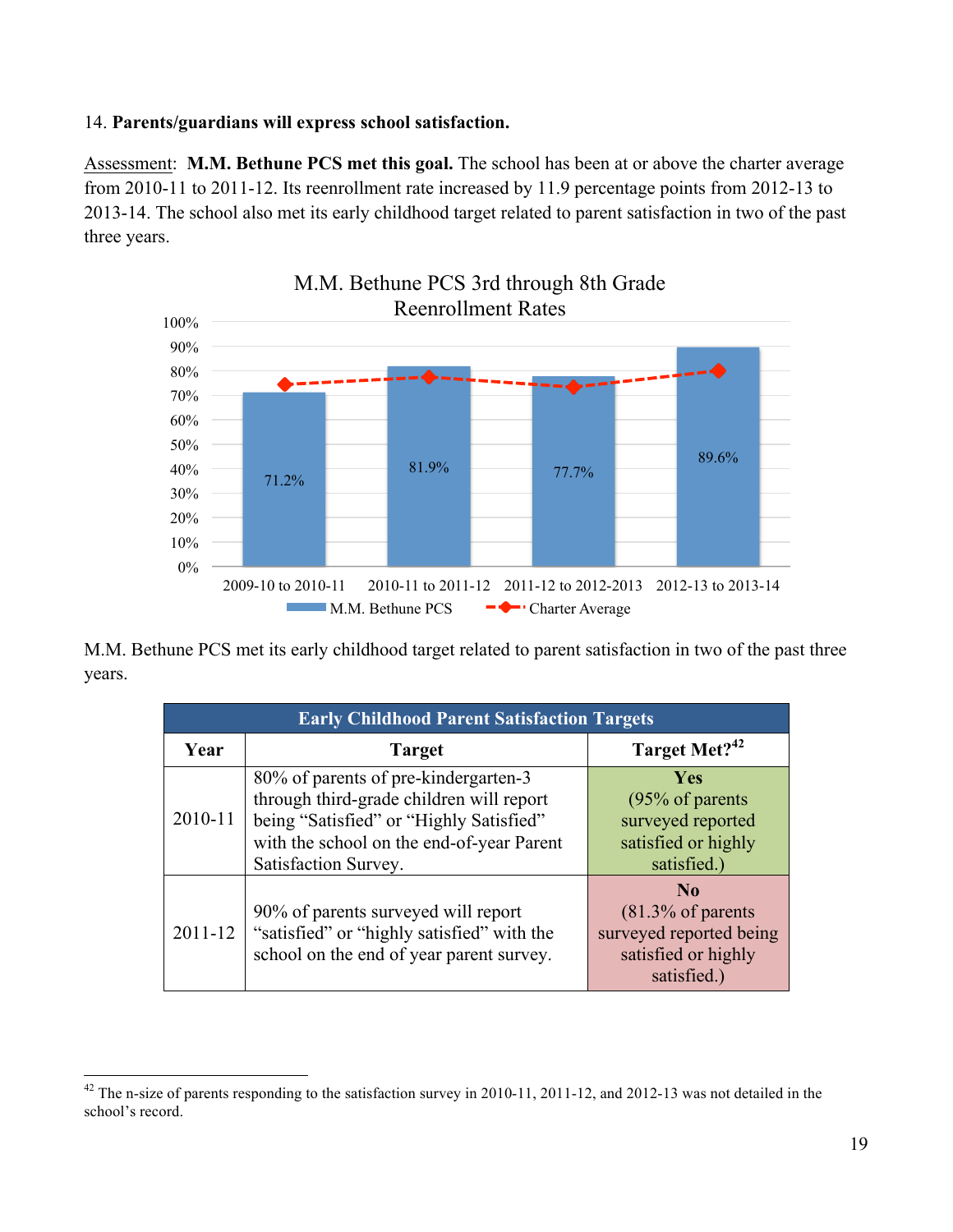|         |                                               | <b>Yes</b>                   |
|---------|-----------------------------------------------|------------------------------|
| 2012-13 | 60% of parents of pre-kindergarten-3          | $(91.0\% \text{ of parents}$ |
|         | through second-grade students will show       | showed satisfaction          |
|         | satisfaction with (1) school climate, and (2) | with (1) school climate,     |
|         | instruction/learning.                         | and $(2)$                    |
|         |                                               | instruction/learning.)       |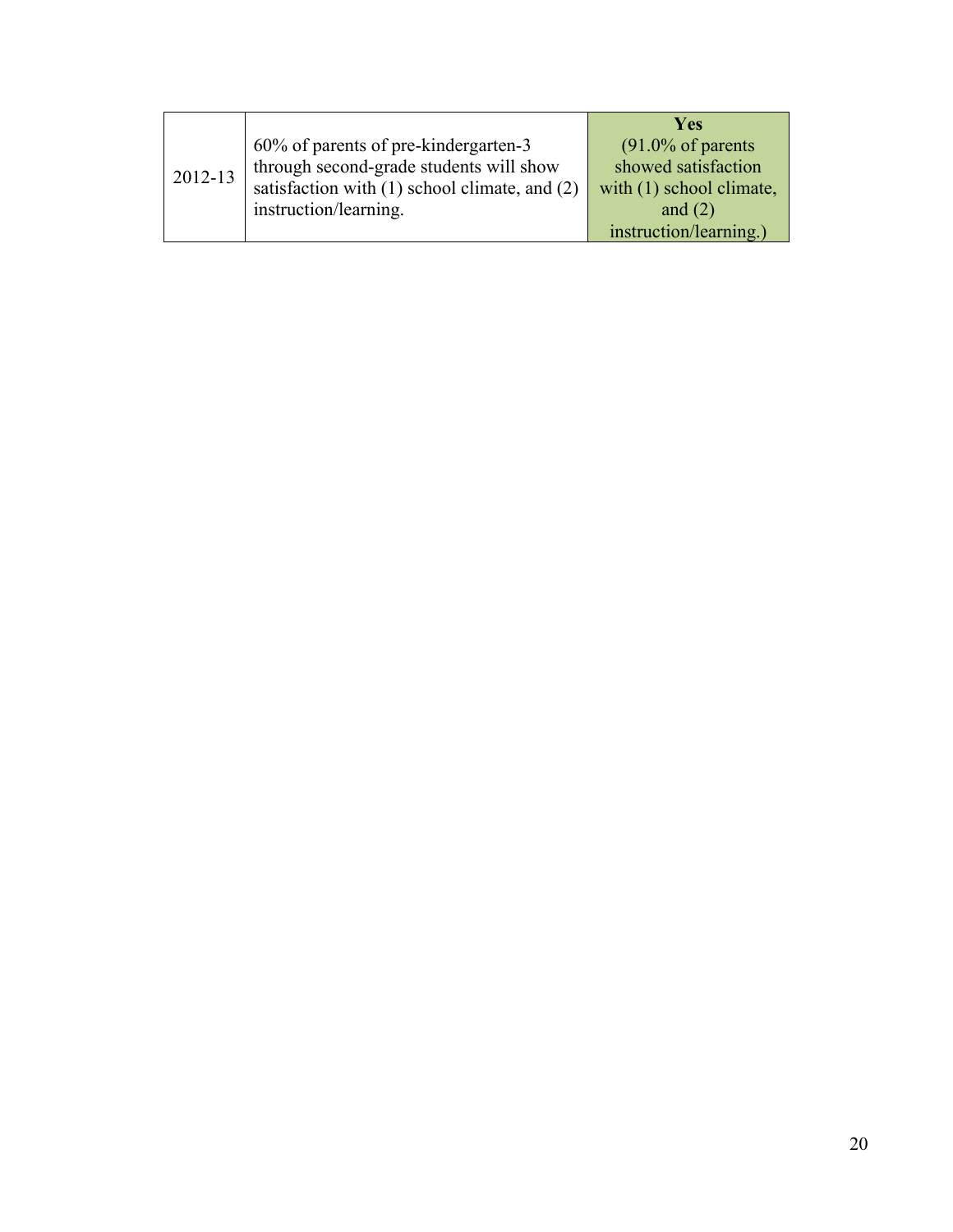15. **Foster high self-esteem through stimulating intellectual challenge and meaningful academic accomplishment.**

Assessment: **This goal was not historically measured.**

16. **Inspire in students a lifelong love of learning and a desire for self-development.**

Assessment: **This goal was not historically measured.**

17. **Create a community of peers who value scholarship, academic achievement and creativity.**

Assessment: **This goal was not historically measured.**

18. **Have high expectations for performance in all curriculum areas.**

Assessment: **This goal was not historically measured.**

19. **Reason critically, solve problems creatively, develop intellectual integrity, tolerate ambiguity, and express ideas competently and fluently in oral and written presentations.**

Assessment: **This goal was not historically measured.**

20. **Provide a rigorous academic curriculum that promotes high levels of student academic achievement with emphasis on foreign language acquisition, art and music.**

Assessment: **This goal was not historically measured.**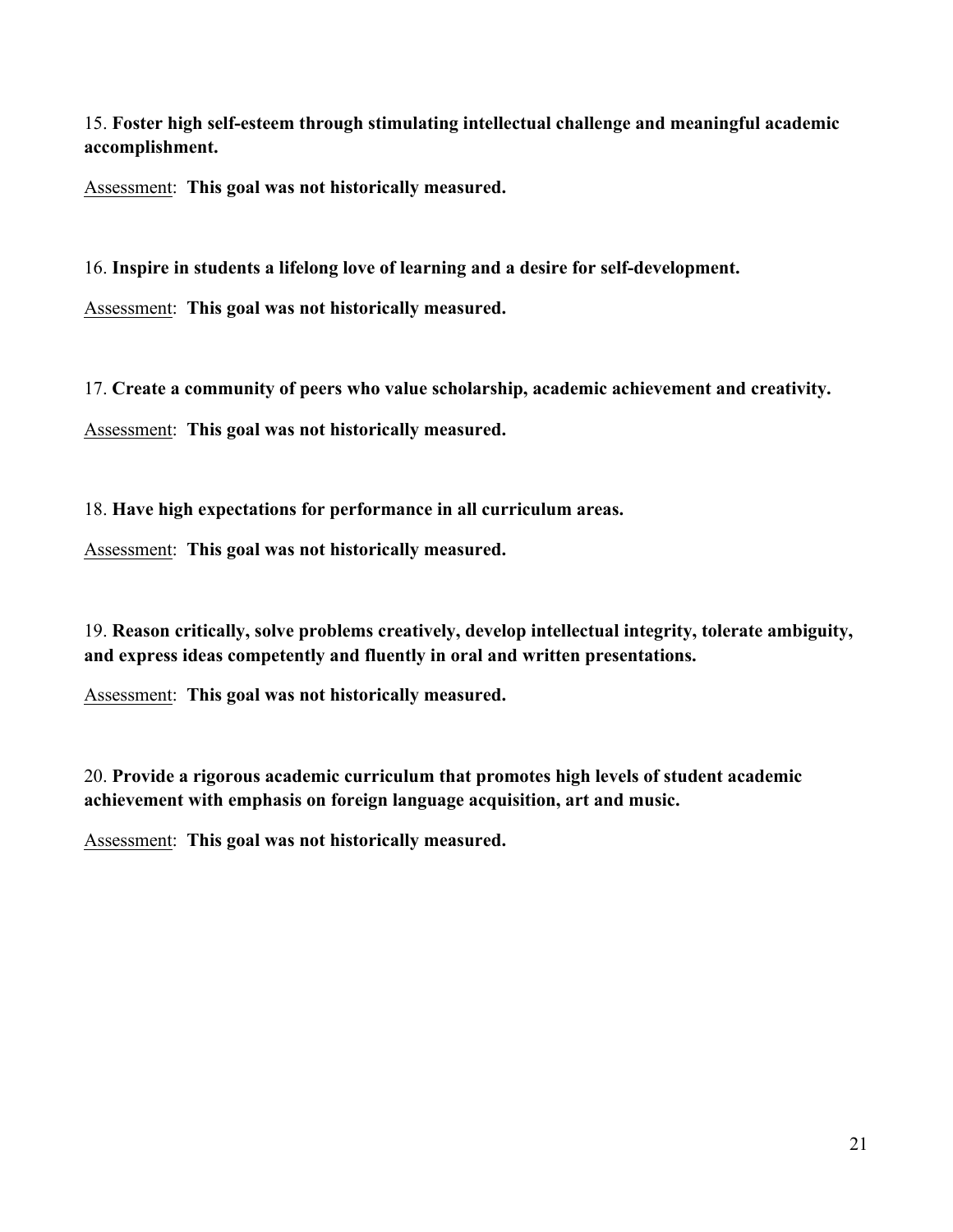## **SECTION TWO: COMPLIANCE WITH CHARTER AND APPLICABLE LAWS**

The SRA requires PCSB to determine whether a school has "committed a material violation of applicable laws or a material violation of the conditions, terms, standards, or procedures set forth in its charter, including violations relating to the education of children with disabilities."43 The SRA contains a non-exhaustive list of applicable laws, and PCSB also monitors charter schools for compliance with additional laws in annual compliance reviews. Below is a summary of the school's compliance record.

| <b>Compliance Item</b>                                                                             | <b>Description</b>                                                                                                                                                                                                                                                                                                                                                                                                                                                                                                                                                                       |                         |
|----------------------------------------------------------------------------------------------------|------------------------------------------------------------------------------------------------------------------------------------------------------------------------------------------------------------------------------------------------------------------------------------------------------------------------------------------------------------------------------------------------------------------------------------------------------------------------------------------------------------------------------------------------------------------------------------------|-------------------------|
| <b>Fair enrollment</b><br>process<br>D.C. Code $\S$ 38-<br>1802.06                                 | DC charter schools must have a fair and<br>open enrollment process that randomly<br>selects applicants and does not<br>discriminate against students.                                                                                                                                                                                                                                                                                                                                                                                                                                    | Compliant since 2010-11 |
| Notice and due<br>process for<br>suspensions and<br>expulsions<br>D.C. Code $\S$ 38-<br>1802.06(g) | DC charter school discipline policies<br>must afford students due process <sup>44</sup> and<br>the school must distribute such policies<br>to students and parents.                                                                                                                                                                                                                                                                                                                                                                                                                      | Compliant since 2010-11 |
| <b>Student health and</b><br>safety<br>D.C. Code §§ 38-<br>$1802.04(c)(4)$ , 4-<br>1321.02, 38-651 | The SRA requires DC charter schools to<br>maintain the health and safety of its<br>students. <sup>45</sup> To ensure that schools<br>adhere to this clause, PCSB monitors<br>schools for various indicators, including<br>but not limited to whether schools:<br>have qualified staff members that<br>$\frac{1}{2}$<br>can administer medications;<br>conduct background checks for all<br>school employees and volunteers;<br>and<br>have an emergency response plan in<br>$\overline{\phantom{a}}$<br>place and conduct emergency drills<br>as required by DC code and<br>regulations. | Compliant since 2010-11 |

<sup>43</sup> D.C. Code § 38.1802.12(c). <sup>44</sup> See *Goss v. Lopez*, 419 U.S. 565 (1975). <sup>45</sup> D.C. Code § 38.1802.04 (c)(4)(A).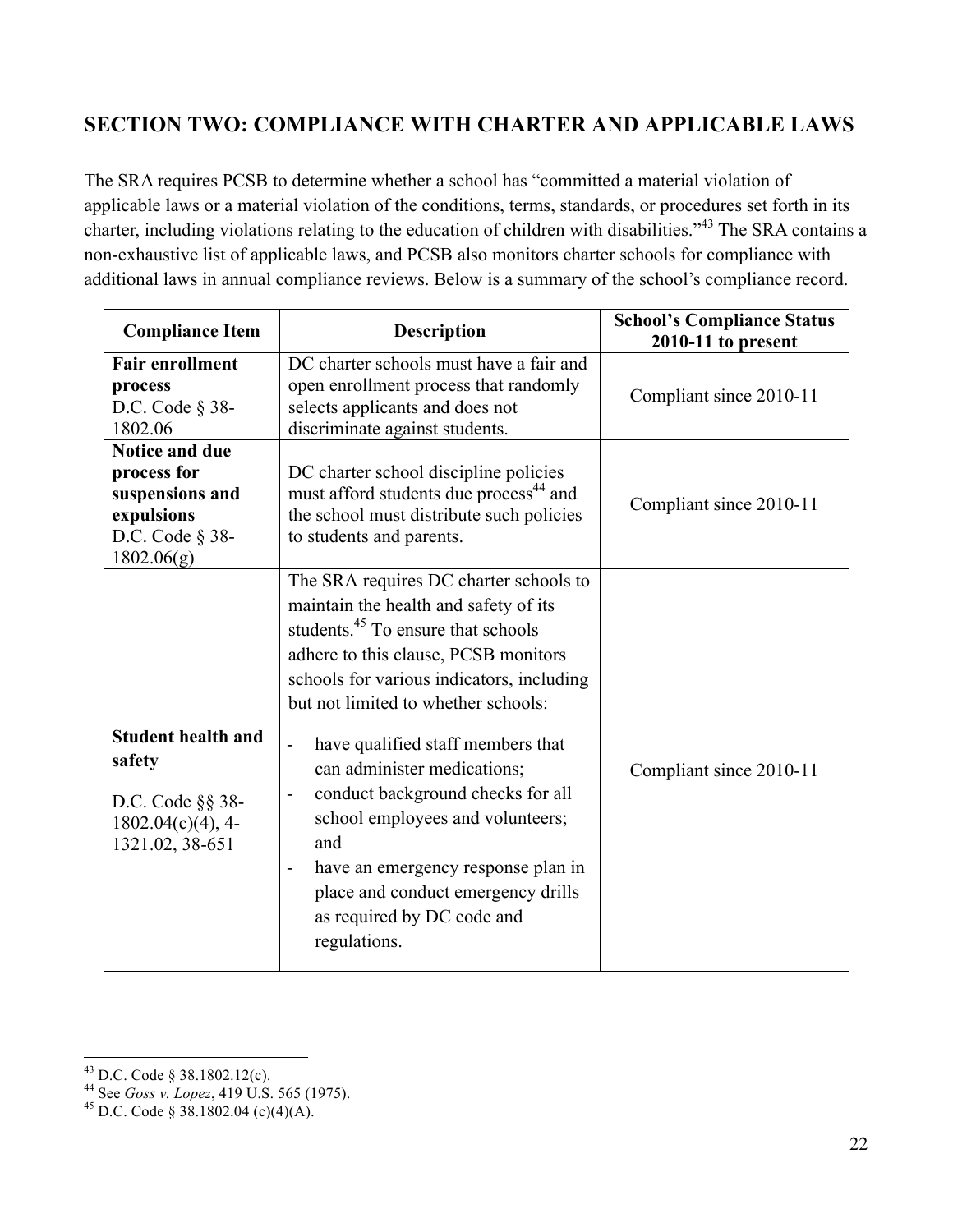| <b>Equal employment</b><br>D.C. Code $\S$ 38-<br>1802.04(c)(5)                                                                                                                                 | A DC charter school's employment<br>policies and practices must comply with<br>federal and local employment laws and<br>regulations.                                                                                                             | Compliant since 2010-11                                                                                                                                                   |
|------------------------------------------------------------------------------------------------------------------------------------------------------------------------------------------------|--------------------------------------------------------------------------------------------------------------------------------------------------------------------------------------------------------------------------------------------------|---------------------------------------------------------------------------------------------------------------------------------------------------------------------------|
| <b>Insurance</b><br>As required by the<br>school's charter                                                                                                                                     | A DC charter school must be adequately<br>insured.                                                                                                                                                                                               | Compliant since 2010-11                                                                                                                                                   |
| <b>Facility licenses</b><br>D.C. Code $\S$ 47-<br>$2851.03(d)$ ; D.C.<br>Mun. Regs., tit. 14,<br>§§ 14-1401 et seq.                                                                            | Compliant since 2010-11                                                                                                                                                                                                                          |                                                                                                                                                                           |
| <b>Highly Qualified</b><br><b>Teachers</b><br>Elementary and<br><b>Secondary Education</b><br>Act ("ESEA")<br>20 U.S.C. § 6301 et<br>seq.                                                      | DC charter schools receiving Title I<br>funding must employ "Highly Qualified<br>Teachers" as defined by ESEA.                                                                                                                                   | Compliant since 2010-11                                                                                                                                                   |
| <b>Proper composition</b><br>of board of trustees<br>D.C. Code $\S$ 38-<br>1802.05                                                                                                             | A DC charter school's Board of<br>Trustees must have: an odd number of<br>members that does not exceed 15; a<br>majority of members that are DC<br>residents; and at least two members that<br>are parents of a student attending the<br>school. | Compliant since 2010-11                                                                                                                                                   |
| <b>Accreditation</b><br>A DC charter school must maintain<br><b>Status</b><br>accreditation from an SRA-approved<br>D.C. Code $\S$ 38-<br>accrediting body approved by the SRA.<br>1802.02(16) |                                                                                                                                                                                                                                                  | Noncompliant. The school is<br>currently undergoing review<br>by the American Academy for<br>Liberal Education and<br>anticipates full accreditation<br>by June $2015.46$ |

#### **DC-CAS Test Administration Compliance**

In 2010-11, OSSE found that M.M. Bethune PCS had committed "minor" test administration errors. Test security files had been deleted, and there was not a protocol in place as to which staff members had access to the secured test storage location. In addition, several teachers had not received DC CAS test administration training, and were not familiar with the process to report test-related concerns. In 2011- 12, OSSE found "moderate" test administration violations in one classroom, based on extraordinary academic growth (84 math MGP), low variance of scores among students, and a significant number of wrong-to-right erasures. No such finding has been made since that time.

 <sup>46</sup> See December 23, 2014 letter from Ms. Linda McKay, M.M. Bethune PCS Executive Director to Ms. Mary Ann A. Powers, Executive Director of The American Academy of Liberal Education, attached to this report as Appendix K.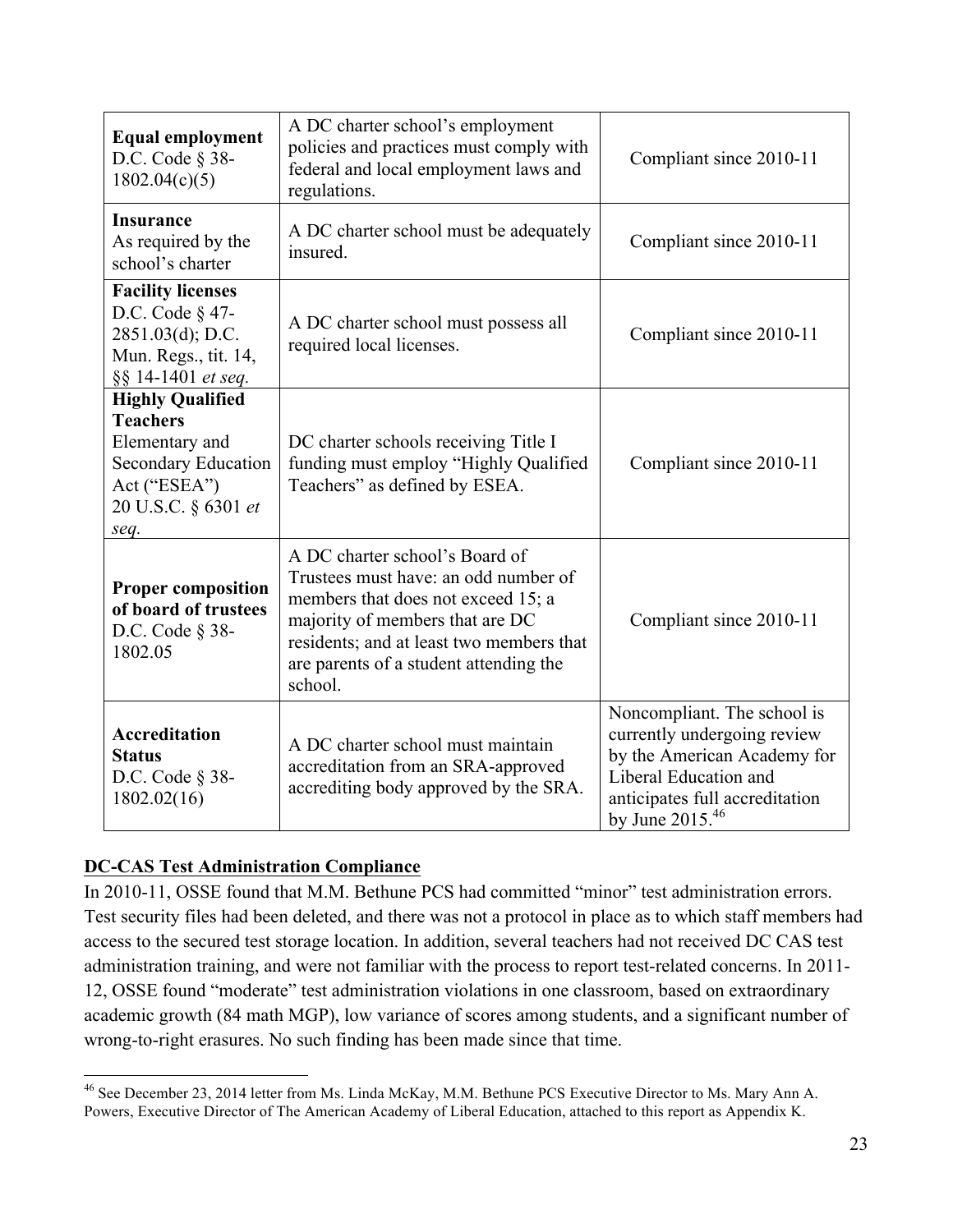#### **Procurement Contracts**

The SRA requires DC charter schools to utilize a competitive bidding process for any procurement contract valued at \$25,000 or more, and within three days of awarding such a contract, to submit to PCSB all bids received, the contractor selected, and the rationale for which contractor was selected.<sup>47</sup> To ensure compliance with this law, PCSB requires schools to submit a "Determinations and Findings" form to detail any qualifying procurement contract that the school has executed. The following table details the school's compliance with this requirement.

| Year    | Qualifying<br>contracts<br>executed by M.M.<br><b>Bethune PCS</b> | Corresponding<br>documentation<br>submitted to<br><b>PCSB</b> |
|---------|-------------------------------------------------------------------|---------------------------------------------------------------|
| 2010-11 |                                                                   |                                                               |
| 2011-12 |                                                                   |                                                               |
| 2012-13 |                                                                   |                                                               |
| 2013-14 |                                                                   |                                                               |

#### **Special Education Compliance**

Charter schools are required to comply with all federal and local special education laws, including, among others, the Individuals with Disabilities Education Act<sup>48</sup> ("IDEA") and the Rehabilitation Act of 1973.<sup>49</sup> The following section summarizes M.M. Bethune PCS's special education compliance from 2011-12 to the present.

#### OSSE Special Education Compliance Reviews

OSSE monitors charter schools' special education compliance and publishes three types of reports detailing these findings: (1) Annual Determinations; (2) On-Site Monitoring; and (3) Quarterly Findings (which are also called Special Conditions Reports). OSSE's findings of M.M. Bethune PCS's special education compliance are summarized below.

#### Annual Determinations

As required by IDEA's implementing regulations, OSSE annually analyzes each LEA's compliance with 20 special education compliance indicators, and publishes these findings in an Annual Determination report.<sup>50</sup> Each year's report is based on compliance data collected several years earlier. As such, OSSE does not require schools to cure any compliance issues detailed in these reports. In 2014, OSSE published its 2012 Annual Determination reports, which include determination scores and levels for the 2011-12 school year. M.M. Bethune PCS's Annual Determination compliance performance is detailed in the table below.<sup>51</sup>

<sup>&</sup>lt;sup>47</sup> See D.C. Code §38-1802.04(c)(1).<br><sup>48</sup> 20 U.S.C. §§1400 *et seq.*<br><sup>49</sup> 29 U.S.C. §§701 *et seq.*<br><sup>50</sup> As required by federal regulation 34 C.F.R. § 300.600(c).<br><sup>51</sup> See M.M. Bethune PCS 2010, 2011, and 2012 annual det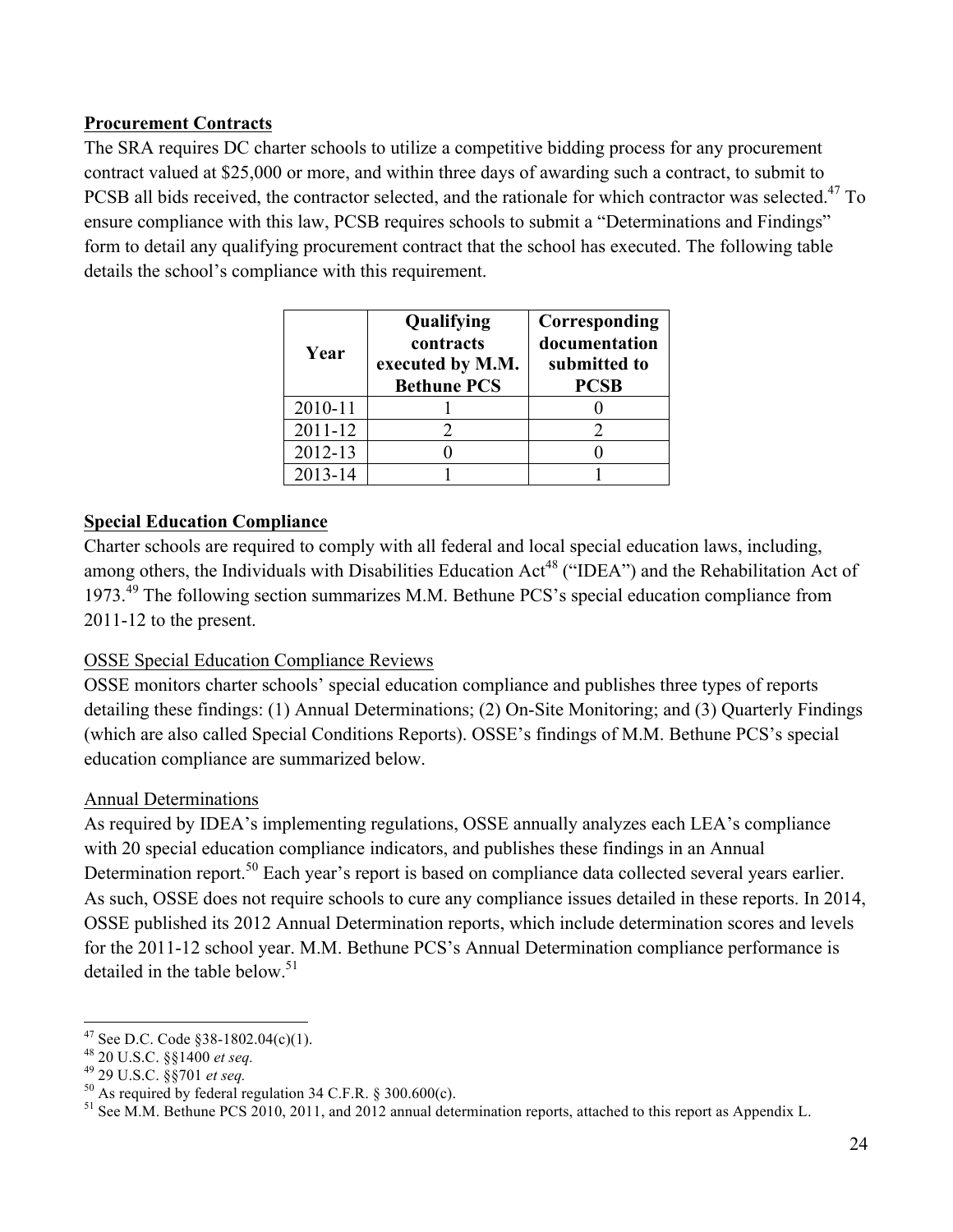| Year | Percent compliant with<br>audited special education<br>federal requirements | Determination Level       |
|------|-----------------------------------------------------------------------------|---------------------------|
| 2010 | 90%                                                                         | <b>Meets Requirements</b> |
| 2011 | 85%                                                                         | Meets Requirements        |
| 2012 | 81%                                                                         | <b>Meets Requirements</b> |

#### On-Site Monitoring Report

OSSE periodically conducts an on-site assessment of an LEA's special education compliance with student-level and LEA-level indicators, and publishes its findings in an On-Site Monitoring Report. If a school is less than 100% compliant with a student-level and/or LEA-level indicator, it must implement corrections and report these corrections to  $OSSE$ <sup>52</sup> In 2013, OSSE published an on-site Compliance Monitoring Report of M.M. Bethune PCS based on the school's performance in the 2012-13 school year.<sup>53</sup> The school was required to implement corrections as indicated in the following table. OSSE has since verified that M.M. Bethune PCS has implemented corrections for all identified student- and LEAlevel findings.

|                                                               | <b>Student-Level Compliance</b>                                   |                        | <b>LEA-Level Compliance</b>      |                                                  |  |  |  |
|---------------------------------------------------------------|-------------------------------------------------------------------|------------------------|----------------------------------|--------------------------------------------------|--|--|--|
| <b>Compliance Area</b>                                        | <b>Number of indicators</b><br>where corrections<br>were required | <b>Compliance Area</b> |                                  | Number of india<br>where correct<br>were require |  |  |  |
| Initial Evaluations<br>and Reevaluations                      | 7 out of 8                                                        |                        | <b>Extended School</b><br>Year   | $0$ out of $1$                                   |  |  |  |
| Individualized<br><b>Education Program</b>                    | 13 out of 17                                                      |                        | Least Restrictive<br>Environment | $0$ out of $1$                                   |  |  |  |
| <b>Least Restrictive</b><br>Environment                       | 2 out of 2                                                        |                        | Fiscal                           | 2 out of $21$                                    |  |  |  |
| <b>Total indicators</b><br>where corrections<br>were required | 21 out of 27                                                      |                        | Data                             | $0$ out of 2                                     |  |  |  |

| npliance                                             | <b>LEA-Level Compliance</b>                                   |                                                                   |  |  |  |  |
|------------------------------------------------------|---------------------------------------------------------------|-------------------------------------------------------------------|--|--|--|--|
| ber of indicators<br>ere corrections<br>ere required | <b>Compliance Area</b>                                        | <b>Number of indicators</b><br>where corrections<br>were required |  |  |  |  |
| 7 out of 8                                           | <b>Extended School</b><br>Year                                | $0$ out of $1$                                                    |  |  |  |  |
| 13 out of 17                                         | Least Restrictive<br>Environment                              | $0$ out of $1$                                                    |  |  |  |  |
| 2 out of 2                                           | Fiscal                                                        | 2 out of 21                                                       |  |  |  |  |
| 21 out of 27                                         | Data                                                          | $0$ out of $2$                                                    |  |  |  |  |
|                                                      | Dispute Resolution                                            | $0$ out of $2$                                                    |  |  |  |  |
|                                                      | NIMAS <sup>54</sup>                                           | 0 out of 1                                                        |  |  |  |  |
|                                                      | Individualized<br><b>Education Program</b>                    | $0$ out of 1                                                      |  |  |  |  |
|                                                      | <b>Total indicators</b><br>where corrections<br>were required | 2 out of 29                                                       |  |  |  |  |

<sup>&</sup>lt;sup>52</sup> If OSSE finds that the school is less than 100% compliant with a student-level indicator that was impossible for the school to cure retroactively, OSSE would identify the point of noncompliance as an LEA-level violation.<br>
<sup>53</sup> See 2012-2013 On-Site Monitoring Report Attachments, attached to this report as Appendix M.<br>
<sup>54</sup> National Instructiona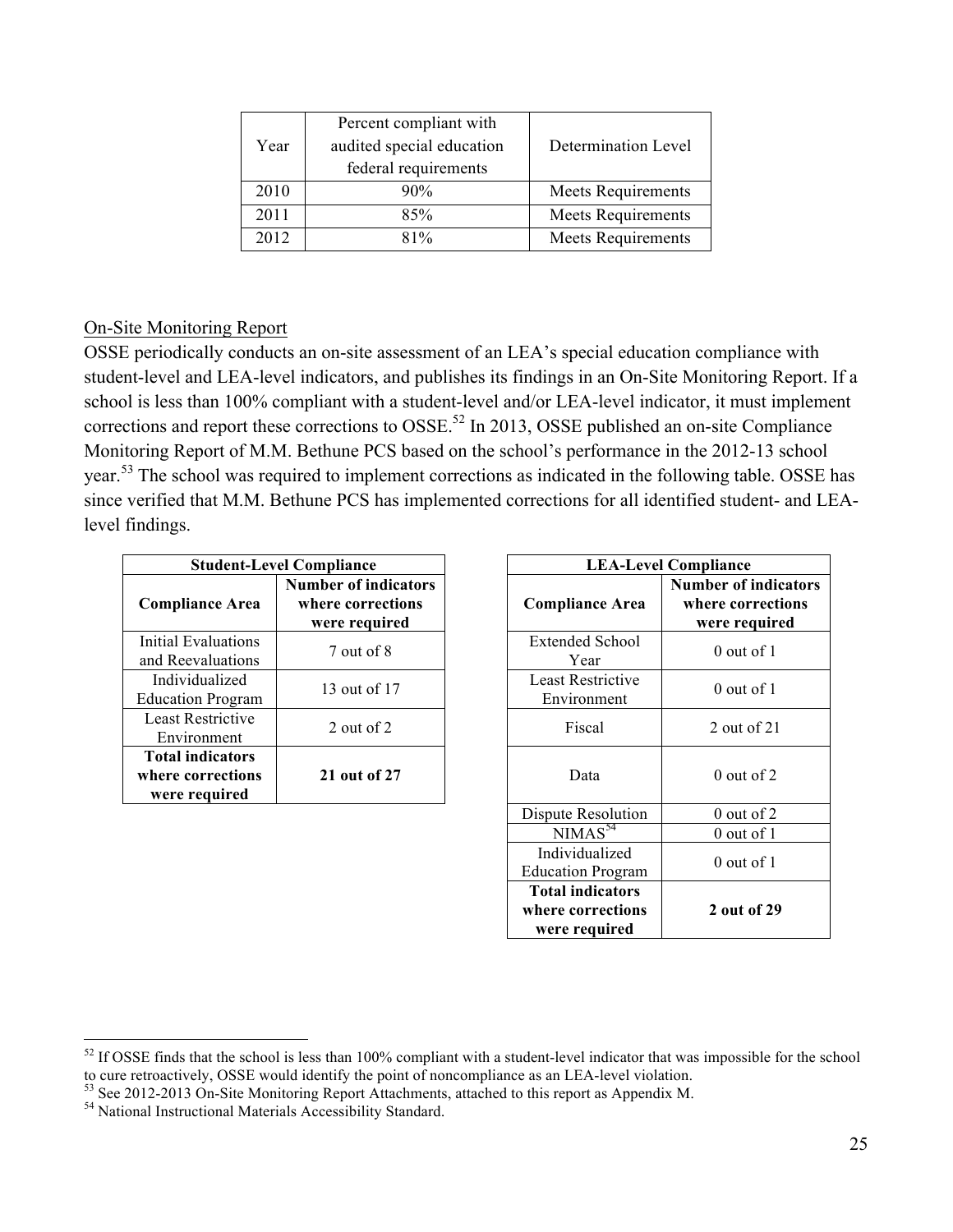#### Special Conditions Quarterly Reports

OSSE submits quarterly reports to the U.S. Department of Education's Office of Special Education Programs detailing District of Columbia LEAs' compliance in three areas: (1) Initial and Reevaluation Timelines; (2) Early Childhood Transition Timelines; and (3) Secondary Transition Requirements.

In recent special conditions reporting on OSSE's DC Corrective Action Tracking System Database ("DCCATS"), M.M. Bethune PCS was found to be noncompliant for Initial Evaluation Timelines during the spans of July 1 to September 30, 2012, and January 1 to March 31, 2013. According to OSSE, the LEA has since corrected this issue of noncompliance.<sup>55</sup>

M.M. Bethune PCS also was found to be noncompliant for Reevaluation Timelines during the span of January 1, 2013 to September 30, 2013. According to OSSE, the LEA has since corrected this issue of noncompliance.<sup>56</sup>

#### Blackman Jones Implementation Review

With compliance requirements pursuant to IDEA and the 2006 Blackman Jones Consent Decree, OSSE manages and oversees the Blackman Jones database that tracks each LEAs' timely implementation of Hearing Officer Determinations ("HODs") and Settlement Agreements ("SAs").

As of the time of this report's publication, the Blackman Jones Database shows M.M. Bethune PCS has no HODs or SAs.

<sup>&</sup>lt;sup>55</sup> See Quarterly Findings Summaries, attached to this report as Appendix N.  $^{56}$  See Quarterly Findings Summaries, attached to this report as Appendix N.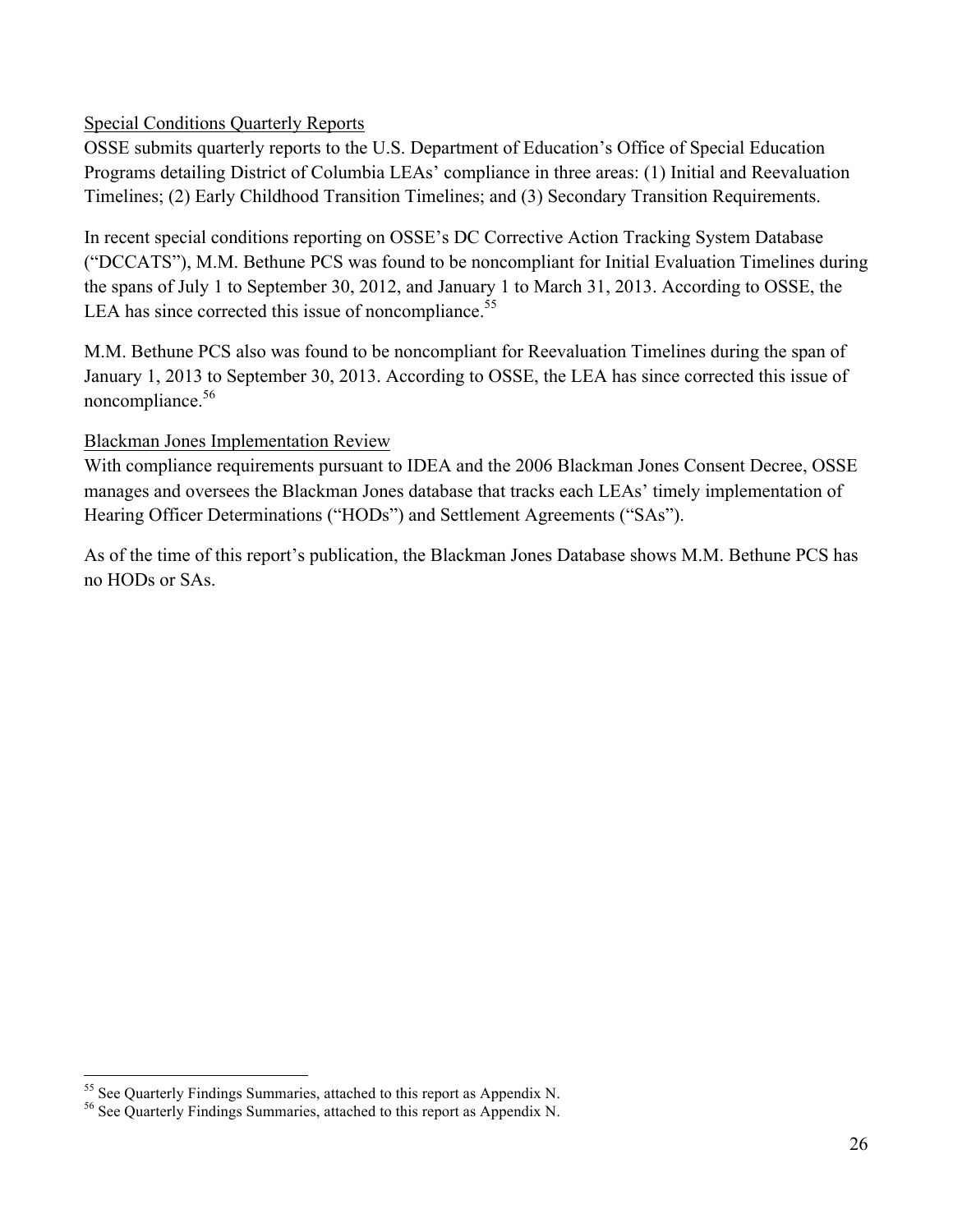## **FISCAL ANALYSIS**

#### **INTRODUCTION**

The SRA requires PCSB to revoke a school's charter if PCSB determines that the school:

- Has engaged in a pattern of non-adherence to generally accepted accounting principles ("GAAP");
- Has engaged in a pattern of fiscal mismanagement; and/or
- Is no longer economically viable. $57$

As part of the charter review process, PCSB reviewed M.M. Bethune PCS's financial record regarding these areas.

#### **SUMMARY OF FINDINGS**

M.M. Bethune PCS is economically viable, has complied with GAAP, and has not engaged in a pattern of fiscal mismanagement. M.M. Bethune PCS was identified as an average fiscal-performing school by PCSB in the 2013 Financial and Audit Review. Since 2011, the school's financial performance and internal controls have improved greatly, and its surpluses and reserves have grown substantially. The 2014 audited financial statements indicate that the school's operating margin was 15% for the year compared to 2% in 2011. Its net asset position increased to \$2.3MM in 2014 from \$0.2MM in 2011. While its net asset position is slightly lower than the average of schools of comparable size, its operating margins are higher than those of comparable size. Additionally, prior audit findings have been resolved, and FY2014 audit, the most recent audit available, did not reveal any findings. The school does not warrant any concerns for long-term economic viability or fiscal mismanagement based on the information currently available to PCSB.

#### **FINANCIAL OVERVIEW**

The following table provides an overview of MM Bethune PCS's financial information over the past four fiscal years. Enrollment has grown 32% in the last four years to 373 students in school year 2013- 14. As enrollment has grown, the school has strengthened its balance sheet with improvements every year in its cash and net assets positions.

 <sup>57</sup> See D.C. Code § 38-1802.13(b).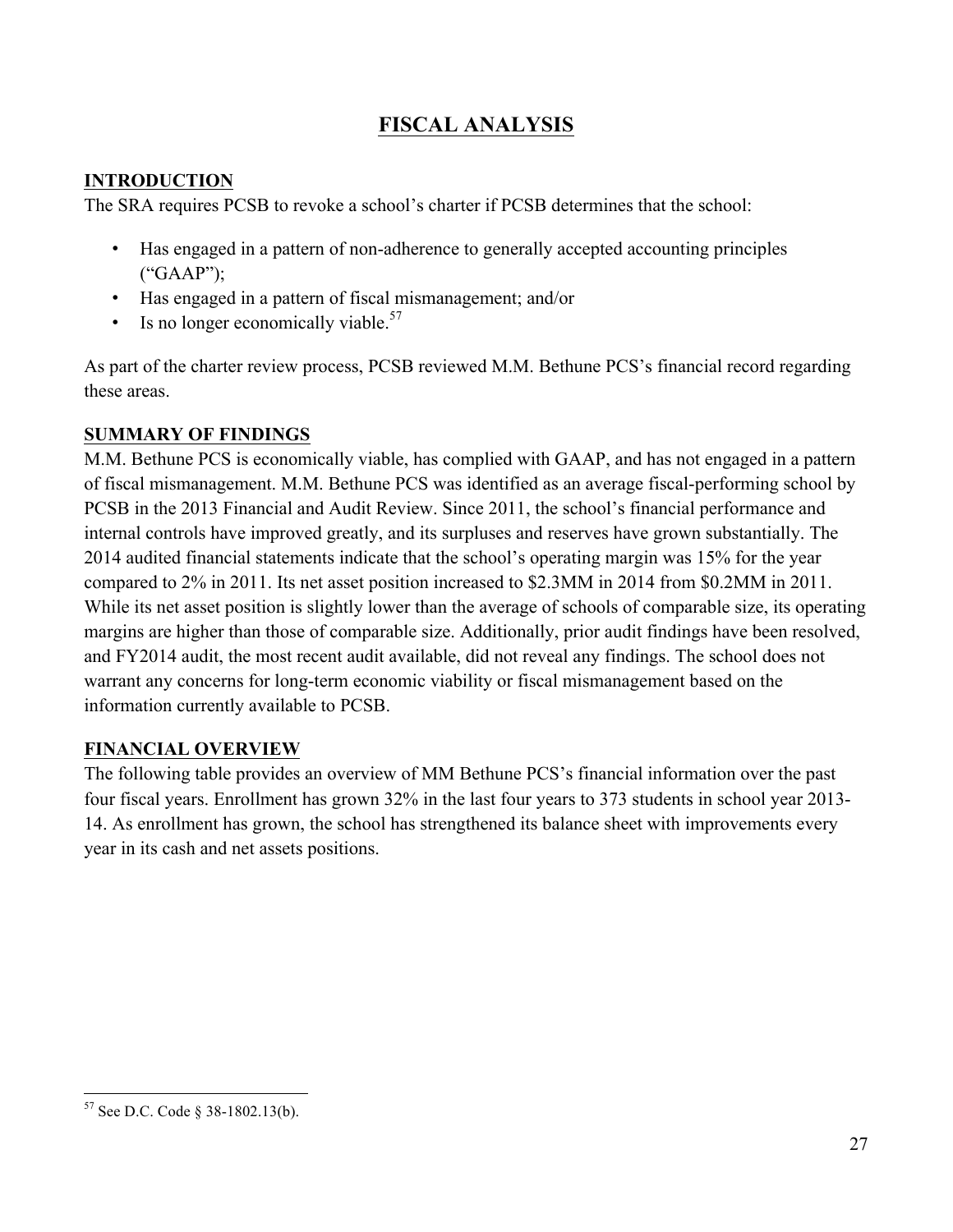|                                                      | <b>Audit Year</b> |           |    |           |    |           |              |           |  |
|------------------------------------------------------|-------------------|-----------|----|-----------|----|-----------|--------------|-----------|--|
|                                                      |                   | 2011      |    | 2012      |    | 2013      |              | 2014      |  |
| <b>Audited Enrollment</b>                            |                   | 283       |    | 327       |    | 366       |              | 373       |  |
| Total DC Funding<br>Allocation                       | \$                | 3,969,585 | \$ | 5,125,204 | \$ | 5,539,336 | \$           | 6,372,167 |  |
| <b>Total Federal Entitlements</b><br>and Funding     | \$                | 692,671   | \$ | 604,834   | \$ | 675,827   | \$           | 620,575   |  |
| Unrestricted Cash and Cash<br>Equivalents on 6/30/14 | \$                | 312,226   | \$ | 1,184,195 | \$ | 1,264,677 | \$           | 2,144,533 |  |
|                                                      |                   |           |    |           |    |           |              |           |  |
| <b>Total Assets</b>                                  | \$                | 802,275   | \$ | 1,442,318 | \$ | 1,881,496 | \$           | 2,922,287 |  |
| <b>Total Current Assets</b>                          | \$                | 712,090   | \$ | 1,373,134 | \$ | 1,536,958 | \$           | 2,360,453 |  |
| <b>Total Liabilities</b>                             | \$                | 629,324   | \$ | 599,590   | \$ | 606,040   | \$           | 580,510   |  |
| <b>Total Current Liabilities</b>                     | \$                | 629,324   | \$ | 559,590   | \$ | 606,040   | \$           | 580,510   |  |
| Net Asset Position                                   | \$                | 172,951   | \$ | 842,728   | \$ | 1,275,456 | $\mathbb{S}$ | 2,341,777 |  |
|                                                      |                   |           |    |           |    |           |              |           |  |
| <b>Total Revenues</b>                                | $\mathbf S$       | 4,701,801 | \$ | 5,988,310 | \$ | 6,271,830 | \$           | 7,027,204 |  |
| <b>Total Expenses</b>                                | \$                | 4,612,304 | \$ | 5,318,533 | \$ | 5,683,552 | \$           | 5,960,883 |  |
| Change in Net Assets                                 | \$                | 89,497    | \$ | 669,777   | \$ | 588,278   | \$           | 1,066,321 |  |

#### **SPENDING DECISIONS**

The following table provides an overview of the school's spending decisions over the past four years. While the school's spending has increased over the years, its spending levels as a portion of revenues has remained flat or decreased in several areas. This likely indicates that the school is achieving greater operational efficiency. The lower spending is also reflected in the higher operating margins. These margins reflect greater financial flexibility and support the school's long-term stability.

|                                              | <b>Audit Year</b> |           |       |                         |       |           |              |           |
|----------------------------------------------|-------------------|-----------|-------|-------------------------|-------|-----------|--------------|-----------|
|                                              |                   | 2011      |       | 2012                    |       | 2013      |              | 2014      |
| <b>Total Personnel Salaries and Benefits</b> | \$                | 3,434,644 | \$    | 3,968,071               | \$    | 4,268,660 | \$           | 4,574,476 |
| <b>Total Direct Student Costs</b>            | \$                | 559,618   | \$    | 697,395                 | \$    | 719,927   | $\mathbb{S}$ | 666,743   |
| <b>Total Occupancy Expenses</b>              | \$                | 337,200   | \$    | 347,441                 | \$    | 383,173   | \$           | 365,613   |
| <b>Total Office Expenses</b>                 | \$                | 129,330   | \$    | 163,313                 | \$    | 149,572   | \$           | 123,273   |
| Total General Expenses                       | \$                | 151,512   | S     | 142,313                 | \$    | 162,220   | \$           | 230,778   |
| Operating Surplus/(Deficit)                  | \$                | 89,497    | S     | 669,777                 | \$    | 588,278   | S            | 1,066,321 |
|                                              |                   |           |       | as a percent of revenue |       |           |              |           |
| <b>Total Personnel Salaries and Benefits</b> |                   | 73%       | 66%   |                         | 68%   |           | 65%          |           |
| <b>Total Direct Student Costs</b>            |                   | 12%       | 12%   |                         | 11%   |           |              | 9%        |
| <b>Total Occupancy Expenses</b>              | $7\%$             |           | 6%    |                         | 6%    |           |              | $5\%$     |
| Total Office Expenses                        | $3\%$             |           | 3%    |                         | $2\%$ |           |              | $2\%$     |
| Total General Expenses                       | $3\%$             |           | $2\%$ |                         | 3%    |           |              | $3\%$     |
| Operating Surplus/(Deficit)                  |                   | $2\%$     |       | 11%                     |       | 9%        |              | 15%       |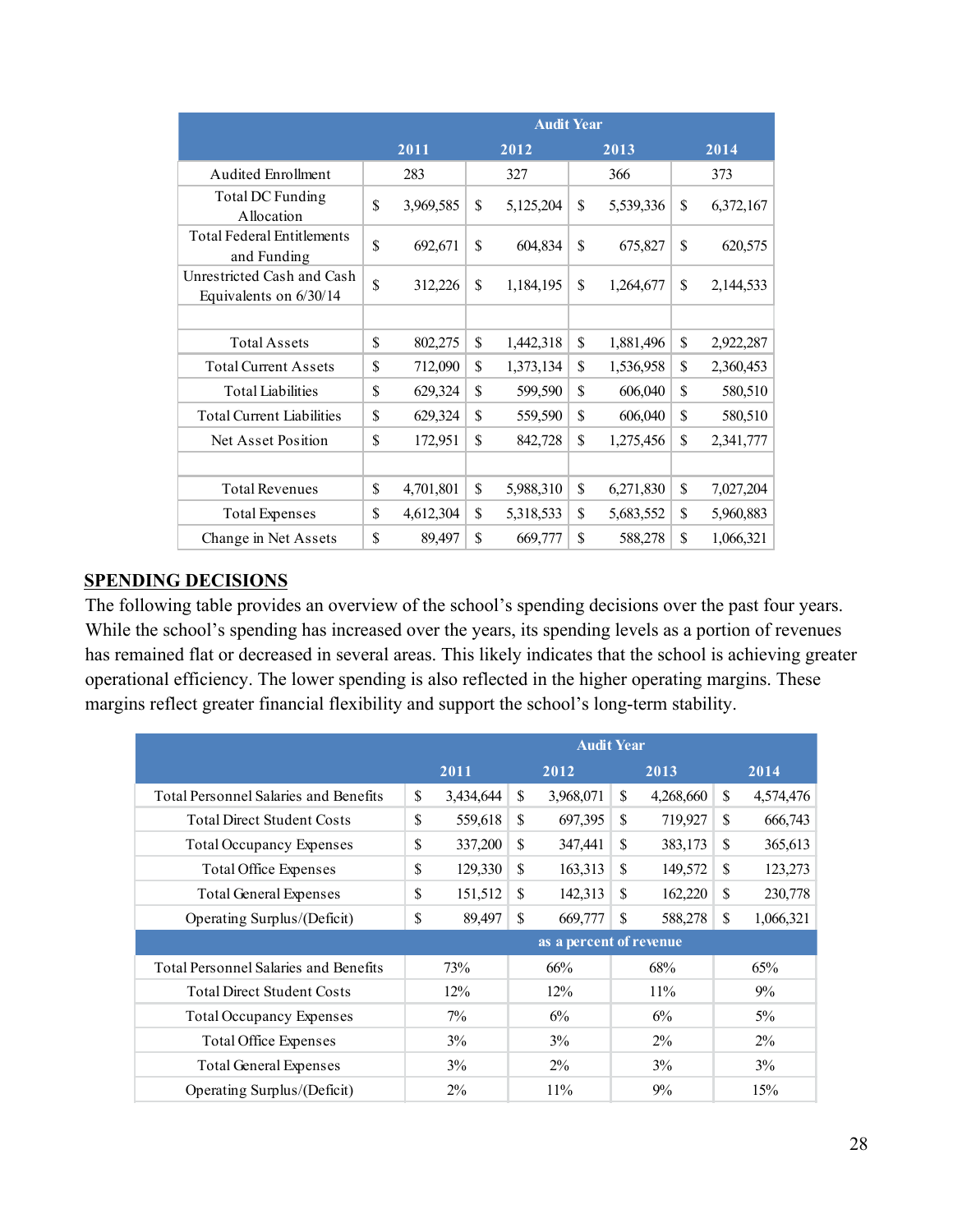#### **ADHERENCE TO GENERALLY ACCEPTED ACCOUNTING PRINCIPLES**

**Audits of MM Bethune PCS establish that the school has adhered to GAAP.** The auditor expressed unqualified/unmodified opinions on the school's financial statements over the past four years. However, in FY2010, and again in FY2011, the auditor found that there was no documentation confirming that invoices were reviewed and approved before funds were disbursed for payment.<sup>58</sup> The same finding was made in FY2011 regarding the school's control of federal grant funds – 14 of 51 invoices tested did not have documentation confirming review and approval.<sup>59</sup> These findings were lifted in FY2012 after the school corrected the issue.<sup>60</sup> The auditor made one other finding in FY2011, that the school had misidentified two students as being eligible for free meals through a federally funded program.<sup>61</sup>

|                                                                                                                                                                                               | 2011        | 2012           | 2013           | 2014           |
|-----------------------------------------------------------------------------------------------------------------------------------------------------------------------------------------------|-------------|----------------|----------------|----------------|
| <b>Statement Opinion.</b> Required when auditor finds areas of<br>doubt/questionable matters.                                                                                                 | Unqualified | Unqualified    | Unqualified    | Unqualified    |
| <b>Statement Material Weakness.</b> A deficiency in internal control,<br>indicating a reasonable possibility that a material financial misstatement will<br>not be prevented.                 | No          | No             | N <sub>0</sub> | N <sub>0</sub> |
| <b>Statement Non-Compliance.</b> Auditor tests for compliance with<br>certain provisions of laws, regulations, contracts, and grant agreements.                                               | No          | N <sub>0</sub> | N <sub>0</sub> | N <sub>0</sub> |
| <b>Program Opinion (A133).</b> Review of compliance with federal<br>requirements conducted when school receives \$500K+ in federal funds.                                                     | Unqualified | Unqualified    | Unqualified    | Unqualified    |
| <b>Program Material Weakness (A133).</b> Lack of internal control<br>over compliance with applicable laws, regulations, etc.                                                                  | No          | N <sub>0</sub> | N <sub>0</sub> | N <sub>0</sub> |
| Findings & Questioned Costs. Findings important enough to merit<br>attention by those charged with governance, with documentation of<br>corrective action plans noting the responsible party. | 3           | $\theta$       | $\theta$       | $\theta$       |
| <b>Unresolved Prior Year Findings.</b> Disclosure of prior audit<br>findings that have not been corrected.                                                                                    |             | $\theta$       | $\theta$       | $\theta$       |
| Going-Concern Issue. Indicates the financial strength of the school is<br>questioned.                                                                                                         | N/A         | N <sub>0</sub> | N <sub>0</sub> | N <sub>0</sub> |
| Debt-Compliance Issue. School was not in compliance with certain<br>debt covenants. A debt-compliance issue may prelude insolvency.                                                           | N/A         | No             | N <sub>0</sub> | N <sub>0</sub> |

#### **FISCAL MANAGEMENT**

**The school has not engaged in a pattern of fiscal mismanagement.** The school has had unqualified audits with no material weaknesses or significant deficiencies between fiscal years 2010 and 2013.

#### **ECONOMIC VIABILITY**

**The school is economically viable and it has improved most of its financial metrics in the last four years.** Audited enrollment increased 32% from FY2011 to FY2014. Additionally, the growth in revenue has far outpaced the growth in expenses. Between 2013 and 2014, revenues grew 12% while expenses only grew 5%. The following tables provide a summary of financial results for the past four fiscal years. Areas of concern are highlighted where applicable.

<sup>&</sup>lt;sup>58</sup> See FY2011 Audit.<br><sup>59</sup> See FY2011 Audit.<br><sup>60</sup> See FY2012 Audit.<br><sup>61</sup> See FY2011 Audit.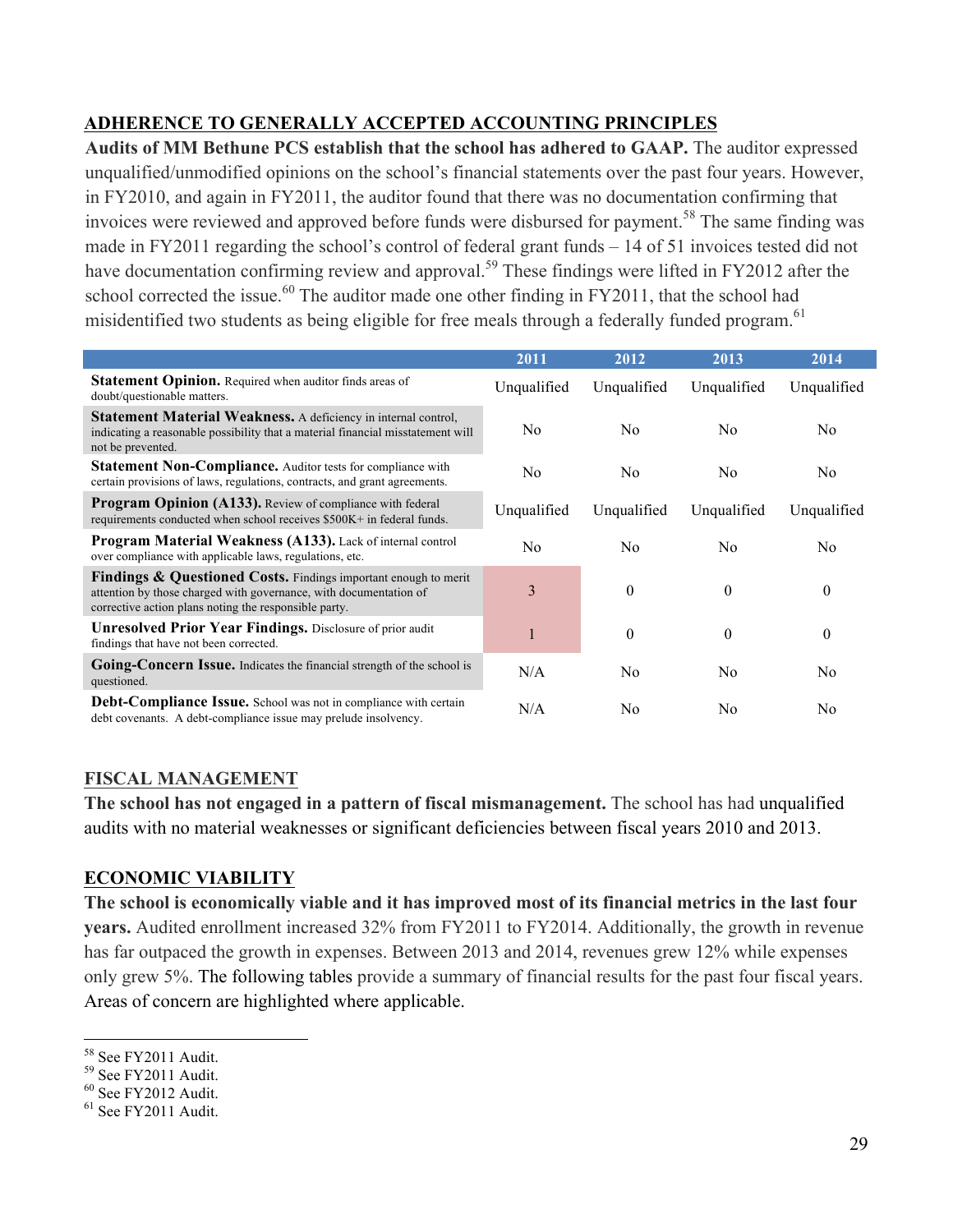#### Financial Performance

PCSB assesses a school's financial performance using two key indicators. The first indicator is a school's "operating result" – how much its total annual revenues exceed its total annual expenditures. In general, PCSB recommends that a school's annual operating results are positive. Another indicator of a school's financial performance is its earnings before depreciation ("EBAD") $^{62}$ , a financial performance measure of profitability. Based on these measures, **M.M. Bethune PCS has had consistently positive operating results, and therefore has shown strong financial performance in the last four years.**

|                                   | <b>Indicator</b> |   |         |   | <b>Audit Year</b> |               |             |
|-----------------------------------|------------------|---|---------|---|-------------------|---------------|-------------|
|                                   | of Concern       |   | 2011    |   | 2012              | 2013          | 2014        |
| Operating<br>Surplus/(Deficit)    | < 0              | S | 89.497  | S | 669,777           | \$<br>588,278 | \$1,066,321 |
| Earnings Before<br>Depreciation   | $\leq 0$         | S | 122.563 | S | 694.344           | \$<br>648.580 | \$1,147,066 |
| Aggregated 3-Year Total<br>Margin | $\leq -1.5\%$    |   | $0.7\%$ |   | $6.2\%$           | 7.9%          | 12.1%       |

#### Liquidity

Liquidity refers to the school's ability to meet its financial obligations. Too few assets or insufficient cash to pay vendors and/or creditors is a cause for concern and threatens the school's viability in the short-term. Two indicators of a school's liquidity are its current ratio<sup>63</sup> and its days of cash on hand.<sup>64</sup> The current ratio is indicative of a school's ability to satisfy its immediate financial obligations. When the current ratio is less than one, the school's ability to meet its obligations is in doubt. M.M. Bethune PCS's current ratio has grown steadily in the last four years from 1.1 to over 4 in FY2014. This high ratio is a strong indicator of the school's ability to meet its immediate financial obligations.

Days of cash on hand reflects a school's ability to continue to satisfy its financial obligations in the event of unexpected cash delays. Typically, 90 days or more of cash on hand is recommended. Less than 30 days of cash on hand is a liquidity concern. **M.M. Bethune PCS's cash on hand was a concern in FY2011, has been well above 30 days for the last three years, and climbed to a very strong 130 days in FY2014.** Additionally, the school has realized a positive cash flow from operations each of the last four years.

|                                    | <b>Indicator</b> | <b>Audit Year</b> |                          |           |               |  |  |
|------------------------------------|------------------|-------------------|--------------------------|-----------|---------------|--|--|
|                                    | of Concern       | 2011              | 2012                     | 2013      | 2014          |  |  |
| Current Ratio                      | < 0.5            | 1.13              | 2.45                     | 2.54      | 4.07          |  |  |
| Days of Cash On Hand               | $<$ 30           | 25                | 81                       | 81        | 131           |  |  |
| Cash Flow from<br>Operations       | < 0              | 286,018<br>S      | 879,172<br><sup>\$</sup> | \$412,638 | \$1,181,397   |  |  |
| Multi-Year Cumulative<br>Cash Flow | $\leq 0$         | S<br>218.262      | \$1,119,728              | \$952,451 | \$<br>960.338 |  |  |

<sup>&</sup>lt;sup>62</sup> EBAD is the change in net assets plus amortization and depreciation.<br><sup>63</sup> A school's current ratio is its current assets divided by current liabilities.<br><sup>64</sup> "Cash on hand" equals unrestricted cash and cash equivalen measure of the school's ability to pay debts and claims as they come due.